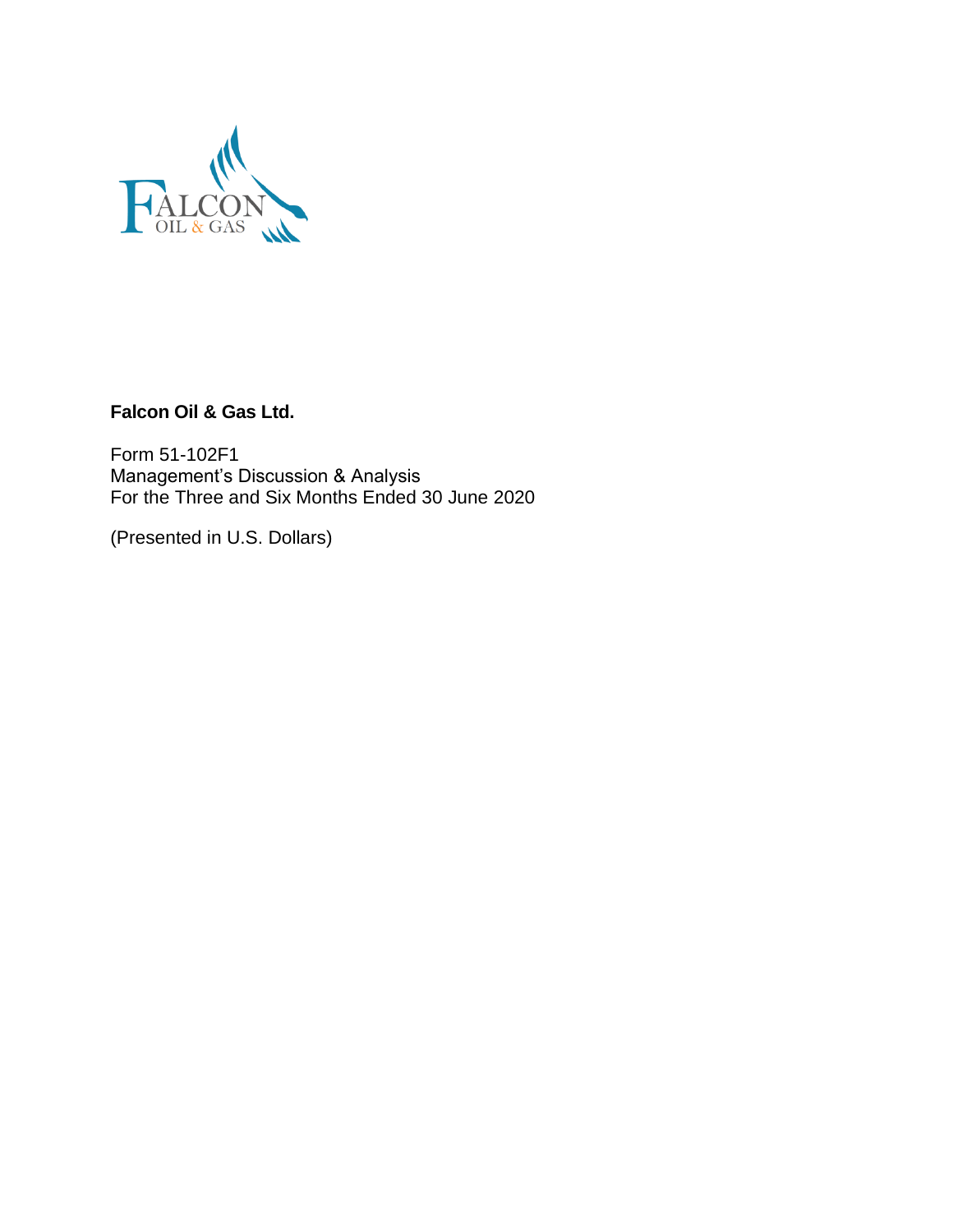## **Table of Contents**

# **Page Number**

| Introduction                                                              | 3  |
|---------------------------------------------------------------------------|----|
| Overview of business and overall performance                              | 6  |
| Results of operations                                                     | 19 |
| Summary of quarterly results                                              | 25 |
| Liquidity and capital resources                                           | 27 |
| Disclosure of outstanding share data                                      | 30 |
| Legal matters                                                             | 30 |
| Transactions with non-arm's length parties and related party transactions | 30 |
| Off balance sheet arrangements and proposed transactions                  | 30 |
| Financial instruments and other instruments                               | 31 |
| New accounting pronouncements                                             | 32 |
| Business risks and uncertainties                                          | 32 |
| Critical accounting estimates                                             | 32 |
| Management's responsibility for MD&A                                      | 32 |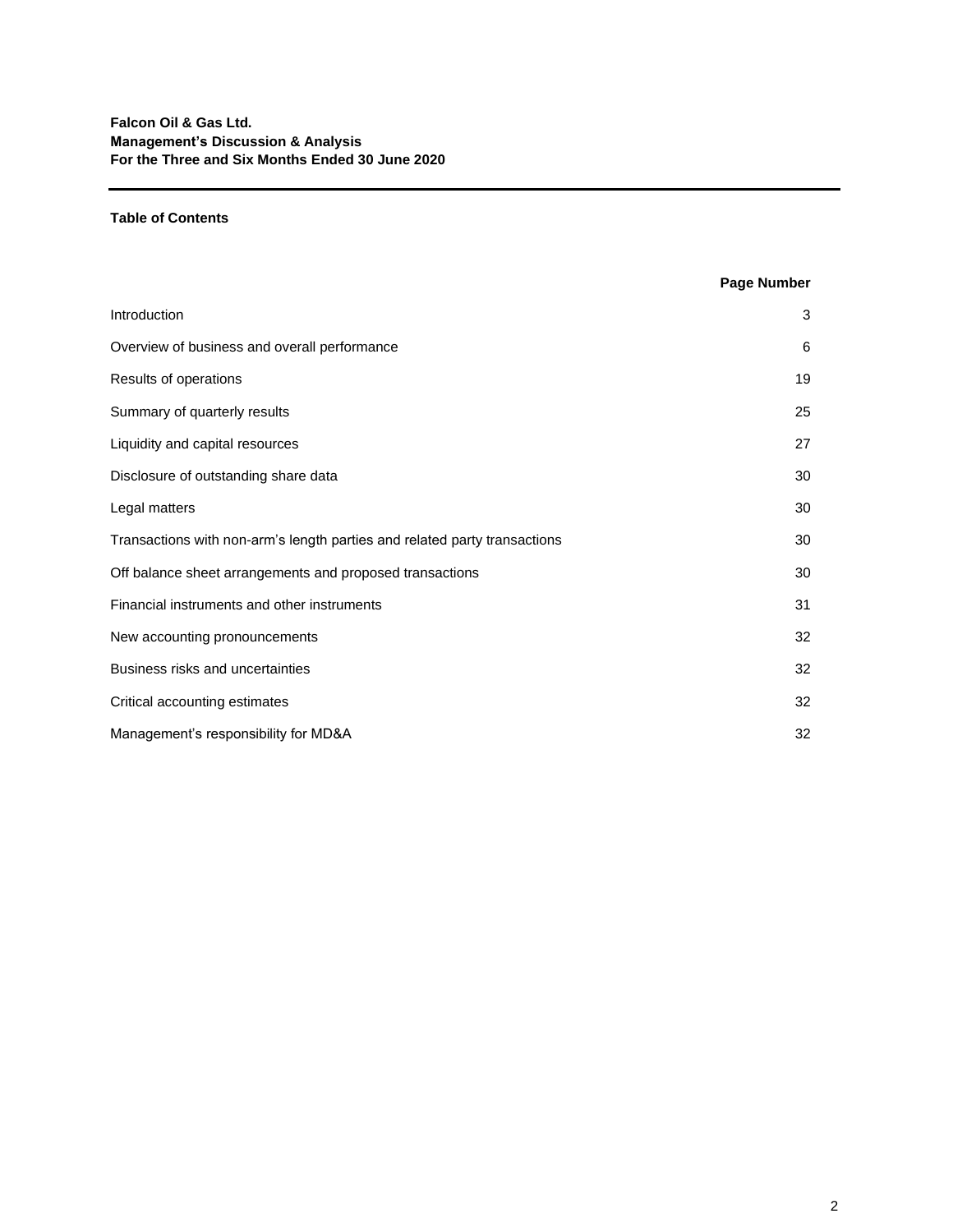### **INTRODUCTION**

The following management's discussion and analysis (the "**MD&A**") was prepared as at 27 August 2020 and is management's assessment of Falcon Oil & Gas Ltd.'s ("**Falcon**") financial and operating results and provides a summary of the financial information of the Company (as hereinafter defined) for the three and six months ended 30 June 2020. This MD&A should be read in conjunction with the unaudited interim financial statements for the three and six months ended 30 June 2020 and 2019 and the audited consolidated financial statements and MD&A for the years ended 31 December 2019 and 2018.

The Company's independent auditors have not performed a review on the unaudited interim financial statements for the three and six months ended 30 June 2020 and 2019.

The information provided herein in respect of Falcon includes information in respect of its wholly-owned subsidiaries: Mako Energy Corporation, a Delaware company ("**Mako**"); TXM Oil and Gas Exploration Kft., a Hungarian limited liability company ("**TXM**"); Falcon Oil & Gas Ireland Ltd., an Irish limited liability company ("**Falcon Ireland**"); Falcon Oil & Gas Holdings Ireland Ltd., an Irish limited liability company ("**Falcon Holdings Ireland**"); Falcon Oil & Gas USA Inc., a Colorado company ("**Falcon USA**"); Falcon Exploration and Production South Africa (Pty) Ltd., a South African limited liability company ("**Falcon South Africa**") and its 98.1% majority owned subsidiary, Falcon Oil & Gas Australia Limited, an Australian limited liability company ("**Falcon Australia**") (collectively, the "**Company**" or the "**Group**").

Additional information related to the Company, including the Company's Annual Information Form ("**AIF**") for the year ended 31 December 2019 dated 28 April 2020 can be found on the System for Electronic Document Analysis and Retrieval ("**SEDAR**") at www.sedar.com and Falcon's website at [www.falconoilandgas.com.](http://www.falconoilandgas.com/)

## **Forward-looking statements**

Forward-looking statements include, but are not limited to, statements with respect to: the focus of capital expenditures; Falcon's acquisition strategy; the criteria to be considered in connection therewith and the benefits to be derived therefrom; Falcon's goal to sustain or grow production and reserves through prudent management and acquisitions; the emergence of accretive growth opportunities; Falcon's ability to benefit from the combination of growth opportunities and the ability to grow through the capital markets; development costs and the source of funding thereof; the quantity of petroleum and natural gas resources or reserves; treatment under governmental regulatory regimes and tax laws; liquidity and financial capital; the impact of potential acquisitions and the timing for achieving such impact; expectations regarding the ability to raise capital and continually add to reserves through acquisition and development; the performance characteristics of Falcon's petroleum and natural gas properties; realisation of the anticipated benefits of acquisitions and dispositions; expectations regarding the ability of Falcon to access additional sources of funding not currently available; and Falcon's ability to leverage its experience in the unconventional oil and gas industry to acquire interests in licenses.

Some of the risks and other factors, which could cause results to differ materially from those expressed in the forward-looking statements include, but are not limited to: general economic conditions in Canada, the Republic of Hungary, the Commonwealth of Australia, the Republic of South Africa and globally; supply and demand for petroleum and natural gas; industry conditions, including fluctuations in the price of petroleum and natural gas; governmental regulation of the petroleum and natural gas industry, including income tax, environmental and regulatory matters; introduction of a moratorium; fluctuation in foreign exchange or interest rates; risks and liabilities inherent in petroleum and natural gas operations, including exploration, development, exploitation, marketing and transportation risks; need to obtain regulatory approvals before development commences; environmental risks and hazards and cost of compliance with environmental regulations; aboriginal claims; geological, technical, drilling and processing problems; unanticipated operating events which can reduce production or cause production to be shut-in or delayed; the ability of our industry partners to pay their proportionate share of joint interest billings; failure to obtain industry partner and other third party consents and approvals, when required; stock market volatility and market valuations; competition for, among other things, capital, acquisition of reserves, processing and transportation capacity, undeveloped land and skilled personnel; uncertainties inherent in estimating quantities of reserves and resources; the need to obtain required approvals from regulatory authorities; risks associated with drilling wells which is speculative and often involves significant costs that may be more than estimated and may not result in any discoveries and the other factors considered under "**Risk Factors**" in Falcon's AIF dated 28 April 2020. The forwardlooking statements contained in this document are expressly qualified by this cautionary statement. Falcon disclaims any intention or obligation to update or revise any forward-looking statements whether as a result of new information, future events or otherwise, except as required under applicable securities regulation. In addition, other factors not currently viewed as material could cause actual results to differ materially from those described in the forward-looking statements.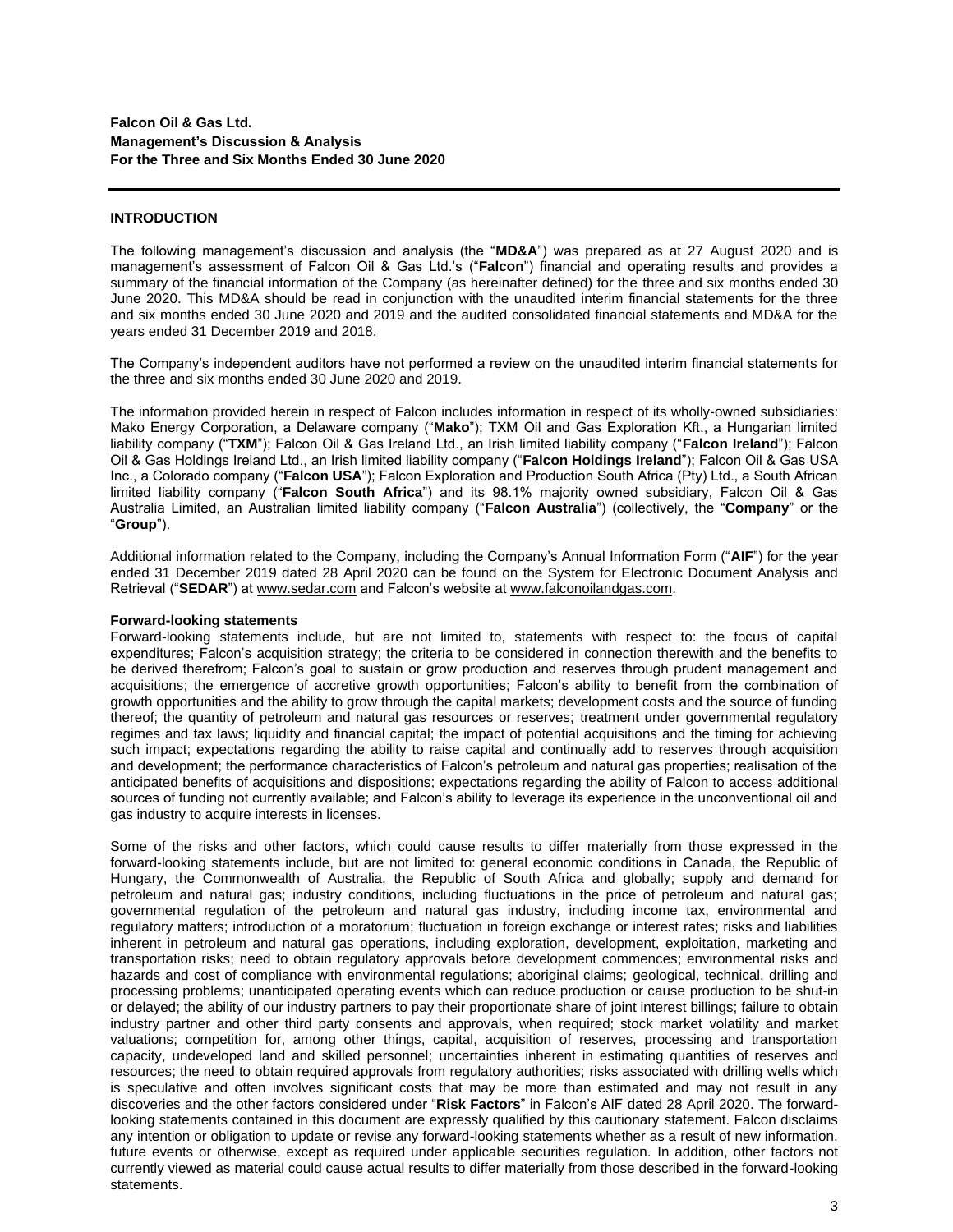The following table outlines certain forward looking statements contained in this MD&A and provides material assumptions used to develop such forward looking statements and material risk factors that could cause actual results to differ materially from the forward looking statements.

| Page<br>No. | <b>Forward looking statements</b>                                                                                                                                                                                                                                                                                                                                                                                                                                                                             | <b>Assumptions</b>                                                                                                                                                                                                   | <b>Risk factors</b>                                                                                                                                                                                                                                            |
|-------------|---------------------------------------------------------------------------------------------------------------------------------------------------------------------------------------------------------------------------------------------------------------------------------------------------------------------------------------------------------------------------------------------------------------------------------------------------------------------------------------------------------------|----------------------------------------------------------------------------------------------------------------------------------------------------------------------------------------------------------------------|----------------------------------------------------------------------------------------------------------------------------------------------------------------------------------------------------------------------------------------------------------------|
| 6           | Overview of the business and overall performance -<br>About the Group<br>This section of the document contains forward<br>looking statements regarding the strategy of the<br>Board of Directors of Falcon (the "Board") and the<br>countries it believes support the exploitation of<br>unconventional oil and gas.                                                                                                                                                                                          | The countries where the<br>Group operates support the<br>exploitation of unconventional<br>oil and gas.                                                                                                              | These countries may<br>change their regulatory<br>environment, adversely<br>impacting the exploitation of<br>unconventional oil and gas<br>resources.                                                                                                          |
| 7           | Overview of the business and overall performance -<br>Beetaloo Sub-basin, Northern Territory, Australia -<br>Overview<br>"the Beetaloo Sub-basin  is a relatively<br>underexplored onshore exploration basin. The area is<br>also remote and sparsely populated the Board<br>believes the Beetaloo Sub-basin has shale oil and<br>shale gas potential."                                                                                                                                                       | The Beetaloo Sub-basin is<br>relatively under-explored and<br>has shale oil and shale gas<br>commercial potential.                                                                                                   | As the Beetaloo Sub-basin<br>is relatively under-explored<br>it may not have shale oil<br>and shale gas commercial<br>potential.                                                                                                                               |
| $7-8$       | Beetaloo Sub-basin, Northern Territory, Australia<br>-Transformational Farm out of Beetaloo<br>unconventional acreage<br>This section of the document contains forward-<br>looking statements pertaining to the work<br>programme, expectations and bringing the project<br>toward commerciality.                                                                                                                                                                                                             | The work programme will<br>continue and the project will<br>be brought towards<br>commerciality.                                                                                                                     | The risks are (1) Origin<br>Energy B2 Pty Ltd.'s<br>("Origin") determines not to<br>continue with the work<br>programme and /or (2) the<br>project is not brought to<br>commerciality.                                                                         |
| $9 - 10$    | Beetaloo Sub-basin, Northern Territory, Australia -<br>Discoveries and prospectivity<br>This section of the document under the heading "Key<br>Details of the Discovery Evaluation Report" includes<br>details of what was submitted to the Northern<br>Territory Government which indicated an original gas<br>in place ("OGIP") of 496 trillion cubic feet ("TCF")<br>over 16,145km <sup>2</sup> . The section also includes Origin's<br>gross contingent resource estimate of 6.6TCF over<br>$1,968km^2$ . | The OGIP and contingent gas<br>resource calculated are the<br>best estimates based on the<br>drilling results to date and<br>other data (including seismic)<br>available.                                            | The OGIP and contingent<br>gas resource are only<br>estimates and the project<br>may not be brought to<br>commerciality.                                                                                                                                       |
| 11          | Beetaloo Sub-basin, Northern Territory, Australia -<br>Discoveries and prospectivity - Further information<br>relating to the disclosure of contingent gas resource<br>estimates<br>This section of the document which includes the table<br>relating to contingent gas resource estimates<br>contains forward looking statements.                                                                                                                                                                            | Work with Falcon's joint<br>venture partner, Origin, will<br>continue, adopting<br>recommendations of the<br>scientific inquiry and<br>obtaining necessary<br>approvals to complete the<br>remaining work programme. | The risks are (1) there may<br>be undue delay in obtaining<br>all necessary approvals for<br>the drilling and stimulation<br>of the wells which would<br>adversely impact the work<br>programme and /or (2) the<br>project is not brought to<br>commerciality. |
| $13 - 15$   | Beetaloo Sub-basin, Northern Territory, Australia -<br><b>Current Activity</b><br>This section of the document contains forward<br>looking statements relating to the Group's activities in<br>the Beetaloo Sub-basin.                                                                                                                                                                                                                                                                                        | The Group has assumed that<br>the drilling programme will<br>continue as planned.                                                                                                                                    | The risks are (1) Origin<br>determines not to continue<br>with the work programme<br>and /or (2) the project is not<br>brought to commerciality.                                                                                                               |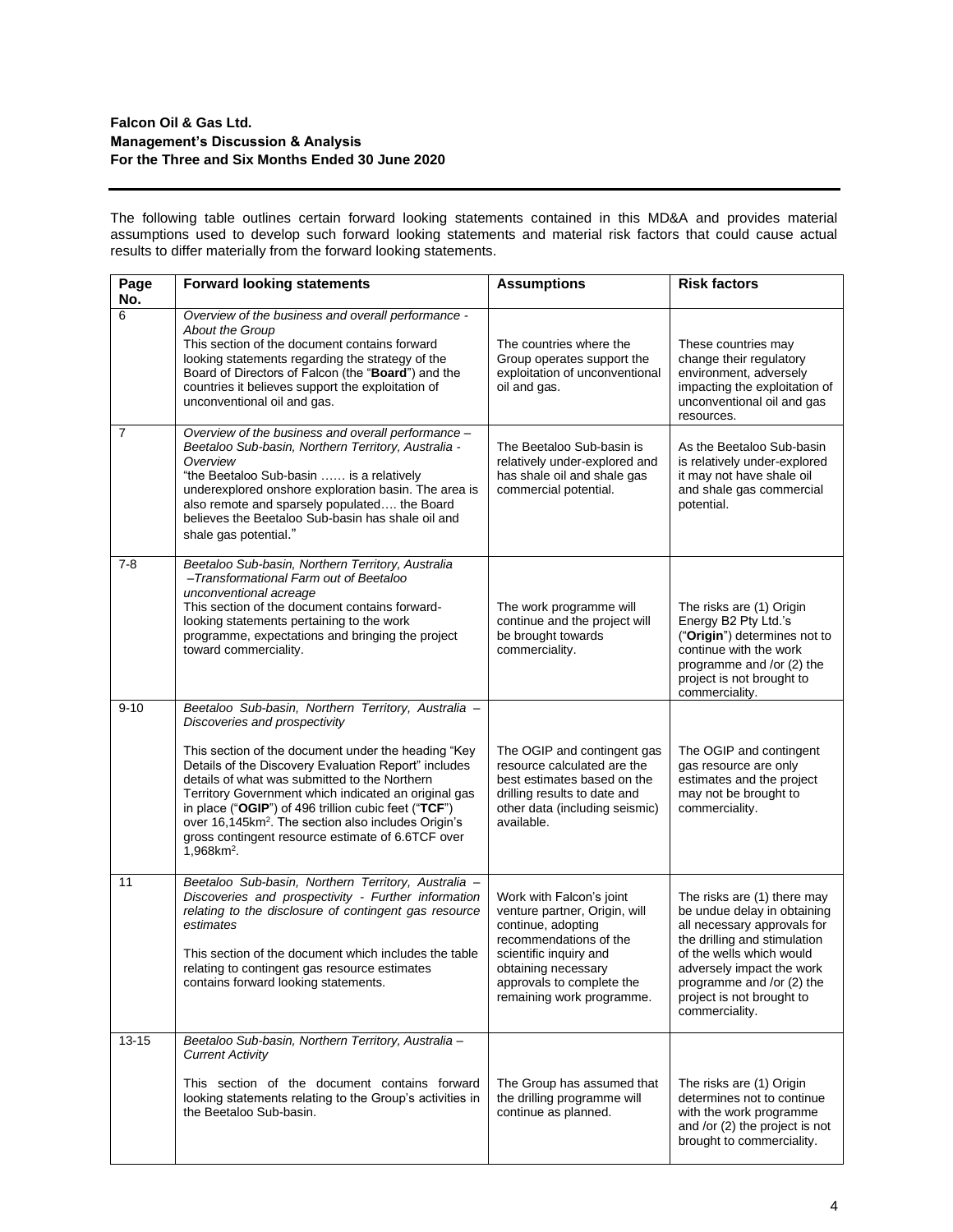| Page      | <b>Forward looking statements</b>                                                                                                                                                                                                                                                                                                                                                                                                                       | <b>Assumptions</b>                                                                                                                                                              | <b>Risk factors</b>                                                                                                                               |
|-----------|---------------------------------------------------------------------------------------------------------------------------------------------------------------------------------------------------------------------------------------------------------------------------------------------------------------------------------------------------------------------------------------------------------------------------------------------------------|---------------------------------------------------------------------------------------------------------------------------------------------------------------------------------|---------------------------------------------------------------------------------------------------------------------------------------------------|
| No.       |                                                                                                                                                                                                                                                                                                                                                                                                                                                         |                                                                                                                                                                                 |                                                                                                                                                   |
| $14 - 15$ | Beetaloo Sub-basin, Northern Territory, Australia -<br><b>Current Activity</b>                                                                                                                                                                                                                                                                                                                                                                          |                                                                                                                                                                                 |                                                                                                                                                   |
|           | This section of the document contains forward<br>looking statements relating to COVID-19 and the<br>impact on the work programme.                                                                                                                                                                                                                                                                                                                       | The pause to operations in<br>the Beetaloo Sub-Basin will<br>be temporary while COVID-<br>19 is controlled ensuring the<br>safety of employees,<br>contractors and communities. | The impact of COVID-19<br>may be longer than<br>currently envisaged and<br>may adversely impact the<br>progress of the Stage 2<br>work programme. |
| 16        | Karoo basin, South Africa - Fiscal Terms                                                                                                                                                                                                                                                                                                                                                                                                                |                                                                                                                                                                                 |                                                                                                                                                   |
|           | "In September 2018, the Mineral and Petroleum<br>Resources Development Amendment Bill ("MPRDA<br>Bill"), the long-delayed draft legislation for the mining<br>and petroleum industries was withdrawn. There are<br>now plans to come up with separate laws to govern<br>the two sectors. The MPRDA Bill touched on several<br>contentious issues such as requirements for local<br>processing of minerals and free-carry provisions on<br>discoveries." | The awarding of the<br>exploration right over the<br>acreage is estimated to occur<br>in 2021.                                                                                  | The finalisation of<br>legislation and regulation in<br>South Africa may be<br>delayed or Falcon may not<br>be awarded the licence.               |
| 27        | Liquidity and Capital resources - Going Concern<br>"have a reasonable expectation that the Group will<br>have adequate resources to continue in operational<br>existence for a period of at least twelve months from<br>the date of issue of the interim condensed<br>consolidated financial statements for the three and<br>six months ended 30 June 2020 and 2019.                                                                                    | The Group is a going<br>concern.                                                                                                                                                | The Group may not have<br>cash available to meet<br>unforeseen expenses as<br>and when they fall due.                                             |
| $27 - 28$ | Liquidity and capital resources - Capital Expenditures<br>- Australia - Beetaloo Sub-basin, Northern Territory,<br>Australia                                                                                                                                                                                                                                                                                                                            |                                                                                                                                                                                 |                                                                                                                                                   |
|           | This section of the document includes forward looking<br>information relating to drilling operations.                                                                                                                                                                                                                                                                                                                                                   | The work programme will<br>occur as expected and the<br>project will be brought<br>towards commerciality.                                                                       | The risks are (1) the work<br>programme does not<br>continue and /or (2) the<br>project is not brought to<br>commerciality.                       |

# **Dollar amounts**

All dollar amounts in this document are in United States dollars **"\$"**, except as otherwise indicated. "**CDN\$**" where referenced represents Canadian Dollars; "**£**" where referenced represents British Pounds Sterling, "**HUF**" where referenced represents Hungarian Forints and "**A\$**" where referenced represents Australian Dollars.

The financial information provided herein has been prepared in accordance with International Financial Reporting Standards ("**IFRS**").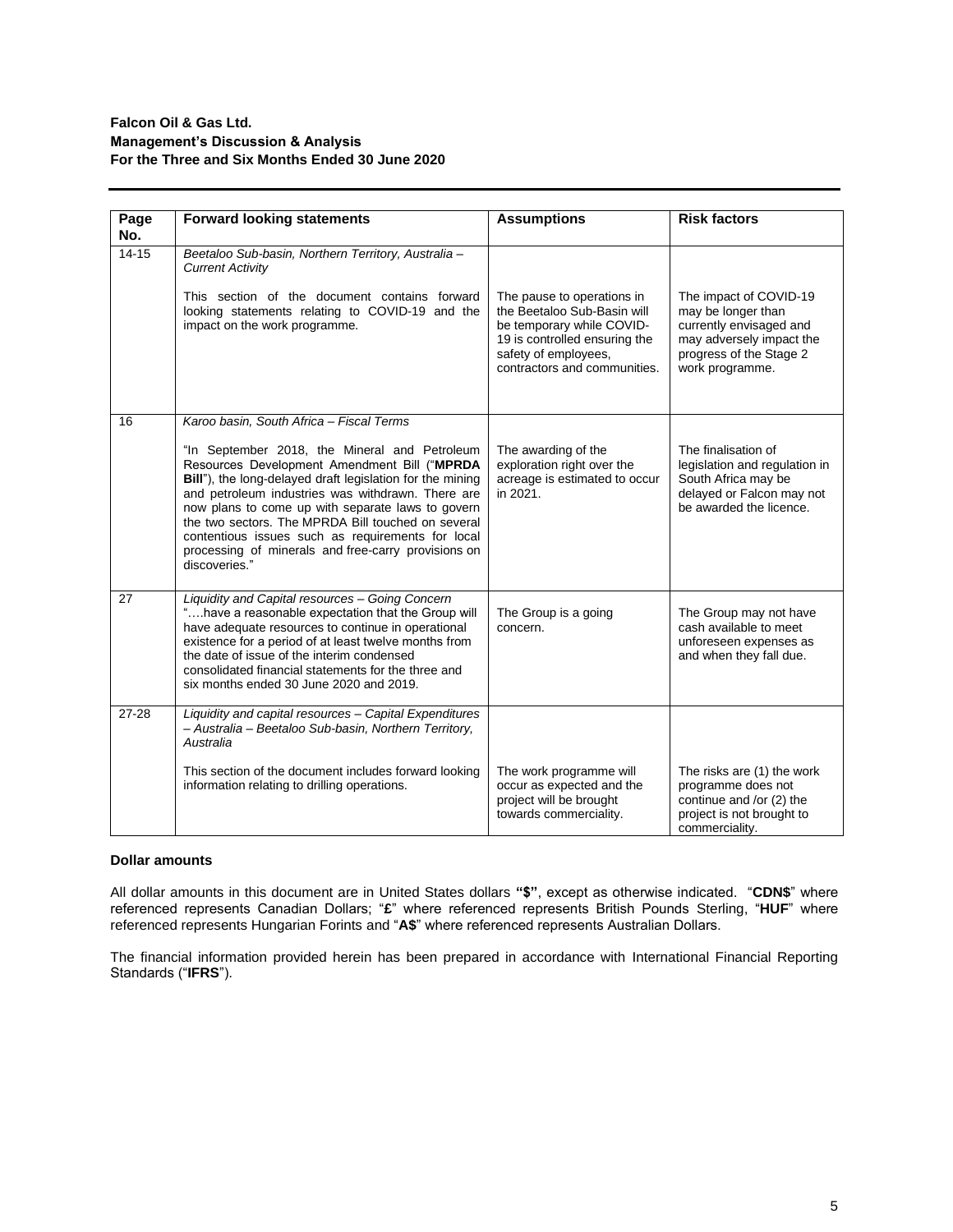#### **OVERVIEW OF BUSINESS AND OVERALL PERFORMANCE**

#### **About the Group**

Falcon is an international oil and gas company engaged in the exploration and development of unconventional oil and gas assets. The Company's interests are located in internationally diversified countries that are characterised by a high regional demand for energy and are close to existing infrastructure allowing for rapid delivery of oil and gas to market in Australia and Hungary.

Falcon's strategy is to leverage the Group's expertise in the unconventional oil and gas industry to acquire interests in licences covering large acreages of land and to build on its internationally diversified portfolio of unconventional assets and interests, which are located in countries that the Board believes support the exploitation of unconventional oil and gas. Falcon seeks to add value to its assets by entering into farm-out arrangements with major oil and gas companies that will fully or partially carry Falcon through seismic and drilling work programmes. The Group's principal interests are located in two major underexplored basins in Australia and South Africa; with further interests in Hungary, covering approximately 12.3 million gross acres in total. The carrying value at 30 June 2020 of the Company's interest in Australia is \$40.3 million, while the Hungarian asset is nil due to a determination in 2014 that the estimated recoverable amount was insufficient to cover the carrying value of the asset. For the South African interest, costs associated with the technical cooperation permit are expensed as incurred.

Falcon is incorporated in British Columbia, Canada and headquartered in Dublin, Ireland with a technical team based in Budapest, Hungary. Falcon's Common Shares are traded on Toronto's TSX Venture Exchange ("**TSX-V**") (symbol: FO.V); and AIM, a market operated by the London Stock Exchange (symbol: FOG).

#### **Summary of Operations**

The following table summarises the principal oil and gas interests of the Company in Australia, South Africa and Hungary:

| <b>Assets</b><br>(Country)                                                    | <b>Interest</b><br>(%) | Operator     | <b>Status</b> | Gross Area<br>(km <sup>2</sup> ) |
|-------------------------------------------------------------------------------|------------------------|--------------|---------------|----------------------------------|
| Exploration Permit EP-76 (Beetaloo Sub-basin, Northern Territory, Australia)  | $22.5^{(i)}$           | Origin (iii) | Exploration   | 1.891.3                          |
| Exploration Permit EP-98 (Beetaloo Sub-basin, Northern Territory, Australia)  | $22.5^{(i)}$           | Origin (iii) | Exploration   | 10.316.0                         |
| Exploration Permit EP-117 (Beetaloo Sub-basin, Northern Territory, Australia) | $22.5^{(i)}$           | Origin (iii) | Exploration   | 6.412.0                          |
| Technical Cooperation Permit, (Karoo Basin, South Africa) (ii)                | 100                    | Falcon       | TCP           | 30.327.9                         |
| Makó Production Licence (Makó Trough, Hungary)                                | 100                    | <b>TXM</b>   | Production    | 994.6                            |

#### **Notes:**

**(i)** Falcon owns 98.1% of Falcon Australia, which holds a 22.5% interest (revised as of 7 April 2020 with the farm down of 7.5% of its participating interest to Origin, previously held a participating interest of 30%) in the Beetaloo Exploration Permits. The remaining 1.9% interest of Falcon Australia is held by others.

**(ii)** In compliance with the terms of the Technical Cooperation Permit ("**TCP**"), the Company submitted its application for an exploration licence in August 2010. Local counsel has confirmed that despite the TCP having an expiry date of October 2010, the Company's interests remain valid and enforceable.

**(iii)** Falcon completed its farm-out with Origin and Sasol Petroleum Australia Limited, a subsidiary of Sasol Limited ("**Sasol**"), collectively referred to herein as (the **"Farminees**") on 21 August 2014. On completion, Origin was appointed as operator of the exploration permits. On 5 May 2017, it was announced that Origin had acquired Sasol's 35% interest, bringing its overall interest to 70% in the Beetaloo Exploration Permits

#### **Beetaloo Sub-basin, Northern Territory, Australia**

#### *Overview*

Falcon Australia is one of the two registered holders of approximately 4.6 million gross acres ( $\sim$  18,619 km<sup>2</sup>), 1 million net acres, of three exploration permits in the Beetaloo Sub-basin, Northern Territory, Australia. The Beetaloo Subbasin is located 600 kilometres south of Darwin, close to infrastructure including a highway, a pipeline and a railway,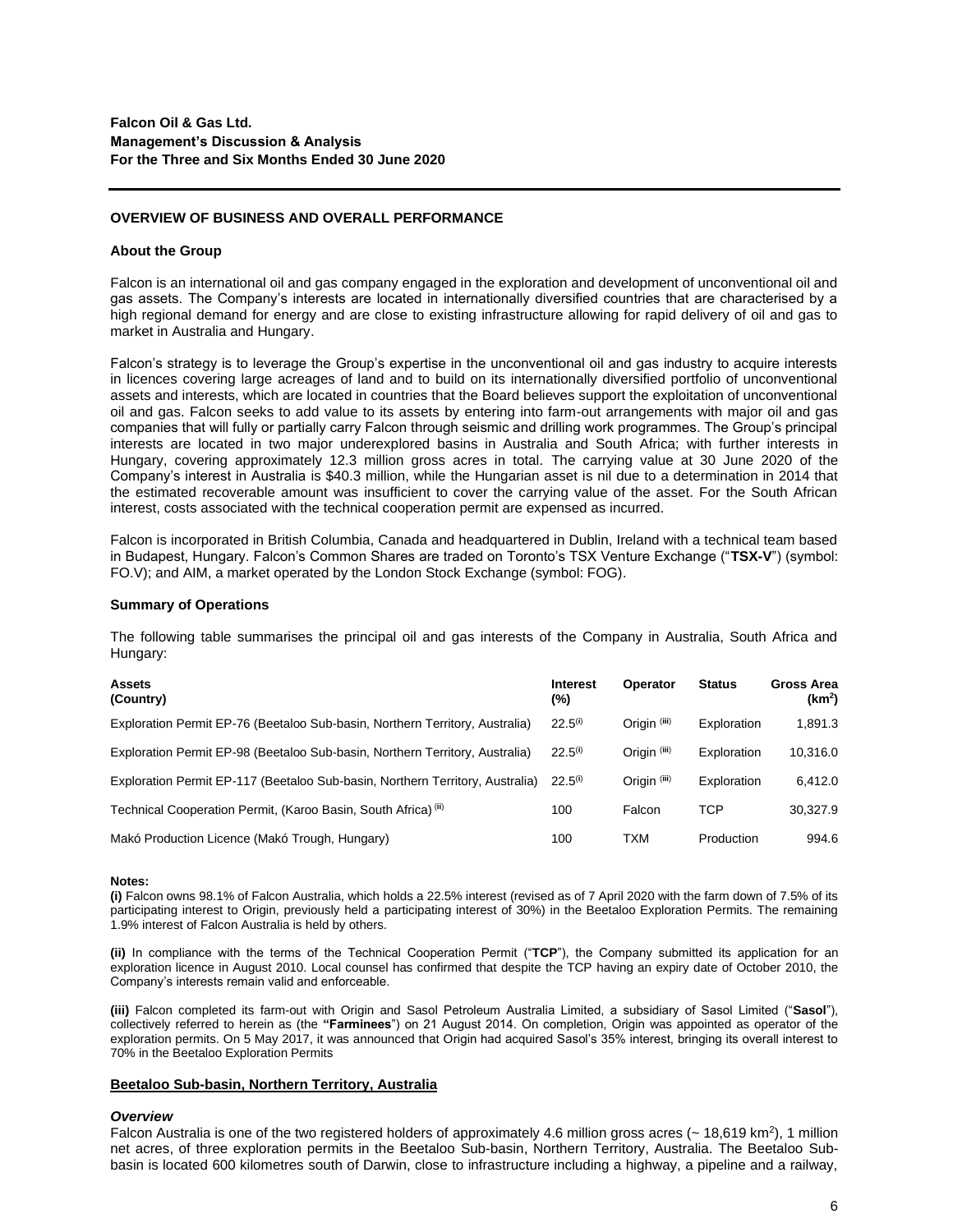offering transport options to the Australian market and beyond via the existing and proposed liquified natural gas capacity in Darwin.

The Beetaloo Sub-basin is a Proterozoic and Cambrian tight oil and gas basin. In its entirety, the Beetaloo Sub-basin covers approximately 8.7 million acres  $($  35,260 km<sup>2</sup>) and is a relatively underexplored onshore exploration basin. The area is also remote and sparsely populated. Considering all these factors, the Board believes the Beetaloo Subbasin has shale oil and shale gas potential.

## *Exploration Permits*

A summary of Falcon Australia's Beetaloo Exploration Permits is contained in the table on the previous page.

In accordance with local law and regulations, all of Falcon Australia's acreage interests are subject to combined government and Northern Land Council royalties on production values of up to approximately 12% and 1% (subject to the exercise of Falcon Australia's call option - see "Overriding Royalty Beetaloo Sub-basin exploration permits" for details) to other parties. Falcon Australia is subject to Commonwealth Government corporation tax of 30%, however where the entity has aggregated annual turnover of less than A\$50 million for the financial year and 'base rate entity passive income' of 80% or less of assessable income, Falcon Australia would be considered a 'base rate entity' for Australian tax purposes and would be taxed at a lower rate of 27.5%. Falcon Australia is also subject to the Commonwealth Government's Petroleum Resource Rent Tax ("**PRRT**") levied at the rate of 40% on taxable profits derived from the petroleum projects. The PRRT is calculated on the individual projects, and royalties are deductible for PRRT purposes. The PRRT tax system is separate from the company income tax system and is based on cash flow. Both royalties and PRRT are deductible for corporate income tax purposes.

## *Overriding Royalty - Beetaloo Sub-basin exploration permits*

In December 2013, Falcon Australia entered an agreement (**"TOG Agreement"**) with Malcolm John Gerrard, Territory Oil & Gas LLC and Tom Dugan Family Partnership LLC ("**TOG Group**") to acquire 7% (seven eighths) of their 8% private overriding royalty interest ("**ORRI**") over the exploration permits, leaving a 1% royalty in private hands. Falcon Australia made a payment of \$5 million to acquire 5% of the ORRI on the completion of the 2014 farm–out. The Group also agreed to acquire a further 2% based on a five year call options granted to Falcon Australia at a future cost of \$15 million to Falcon Australia and Origin in proportion to their interest, with the TOG Group retaining a 1% royalty.

On **23 April 2019** it was announced that Falcon Australia had negotiated a two-year extension of the call option up to and including 31 August 2021 ("the **Extension**"), to acquire it's 30% portion of the 2% ORRI from the TOG Group. Following confirmation of registration of the Extension from the Northern Territory government in August 2019, Falcon Australia paid \$500,000 to the TOG Group for granting the Extension, with the cost of exercising the call option increasing from \$4.5 million to \$7.5 million.

On **7 April 2020** it was announced that Falcon Australia had agreed to farm down 7.5% of its participating interest ("**PI**") in the exploration permits, such that following the transaction, Falcon Australia now holds a 22.5% PI. As part of that deal Origin assumes 25% of the cost of Falcon Australia's remaining call option to reduce the overriding royalties with the TOG Group. The cost to Falcon Australia should it wish to exercise the call option, will reduce from \$7.5million to \$5.625 million, in line with the reduced PI.

On **7 July 2020** Falcon Australia agreed to a further extension of the call option up to and including 30 April 2022 ("**Additional Extension**"), to acquire it's 22.5% portion of the 2% ORRI from the TOG Group. Following confirmation of registration of the Additional Extension from the Northern Territory government Falcon Australia will pay \$150,000 to the TOG Group for granting the Additional Extension, with the cost of exercising the call option increasing from \$5.625 million to \$6 million.

#### *Transformational Farm Out of Beetaloo unconventional acreage*

On 21 August 2014, Falcon Australia completed its farm-out agreement and joint operating agreement (collectively the **"Agreements**") with the Farminees, each farming into 35% of Falcon Australia's exploration permits in the Beetaloo Sub-basin, Australia (the **"Permits**").

The transaction details were:

- Falcon Australia received A\$20 million cash from the Farminees.
- Origin was appointed as operator.
- Farminees to carry Falcon Australia in a nine well exploration and appraisal programme over 2014 to 2018 inclusive, detailed as follows:
	- o 3 vertical exploration/stratigraphic wells and core studies;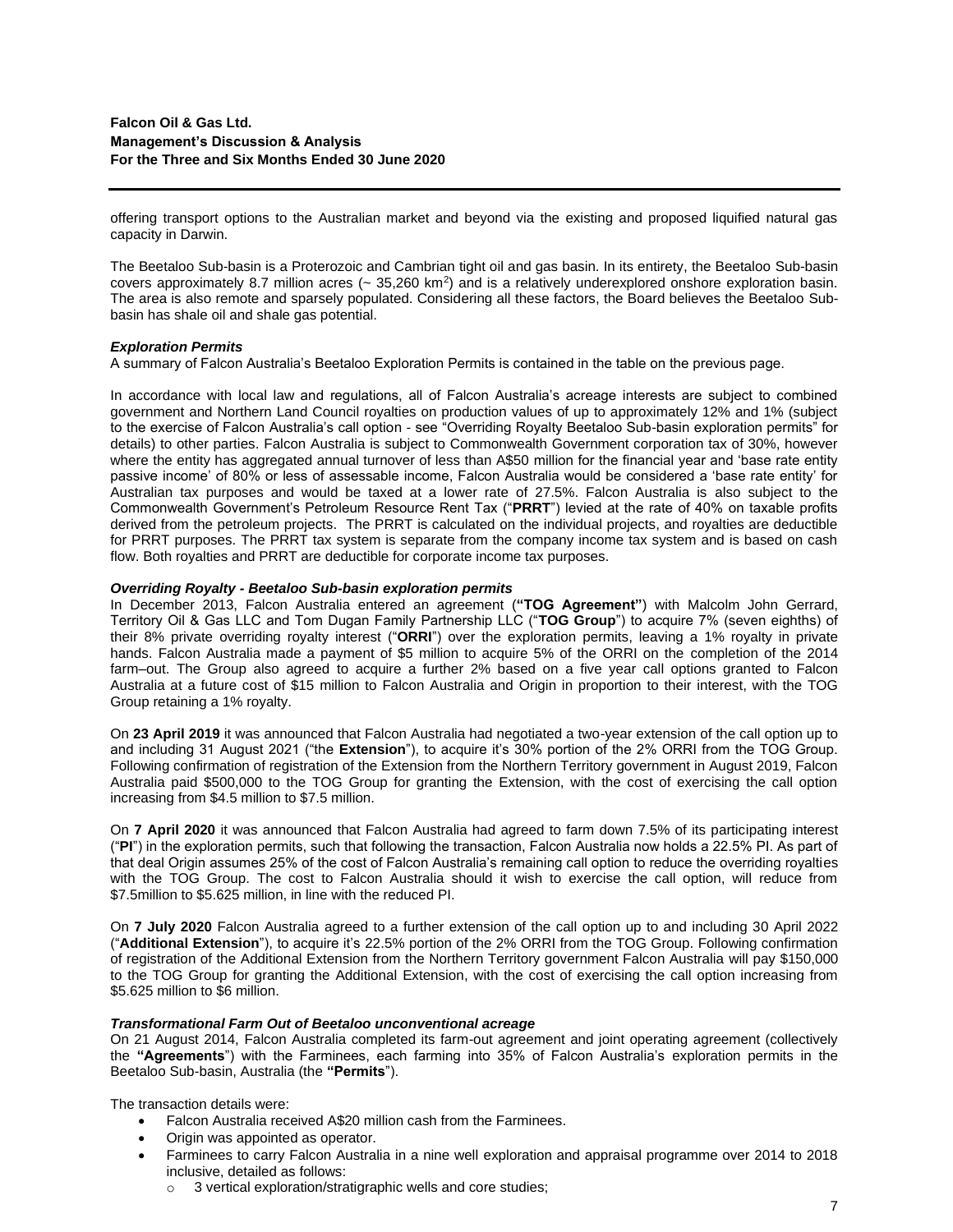- $\circ$  1 hydraulic fracture stimulated vertical exploration well and core study:
- o 1 hydraulic fracture stimulated horizontal exploration well, commercial study and 3C resource assessment; and
- o 4 hydraulic fracture stimulated horizontal exploration/appraisal wells, micro-seismic and 90 day production tests.
- Drilling/testing specifically planned to take the project towards commerciality. Falcon Australia retained a 30% interest in the Permits.
- Farminees to pay for the full cost of completing the first five wells estimated at A\$64 million, and to fund any cost overruns.
- Farminees to pay the full cost of the following two horizontally fracture stimulated wells, 90 day production tests and micro seismic data collection with a capped expenditure of approximately A\$50 million, any cost overrun funded by each party in proportion to their working interest.
- Farminees to pay the full cost of the final two horizontally fracture stimulated wells and 90 day production tests capped at A\$48 million, any cost overrun funded by each party in proportion to their working interest.
- Farminees may reduce or surrender their interests back to Falcon Australia only after:
	- o The drilling of the first five wells; or
	- o The drilling and testing of the subsequent two horizontally fracture stimulated wells.

On **5 May 2017**, it was announced that Origin had acquired Sasol's 35% interest in the Beetaloo joint venture ("**JV**"). The transaction did not impact Falcon's 2014 farm-out agreement detailed above, as Origin assumed 100% of the future costs of the farm-out. Sasol departed the JV to focus its capital investment on its African and North American footprint.

On **16 August 2018**, Falcon announced it had signed an agreement to amend the farm-out Agreement with Origin to deem Stage 1 of the exploration and appraisal drilling programme in the Beetaloo Sub-basin complete and to commence Stage 2, with an A\$15 million increase to the Stage 2 capped expenditure.

## *Stage 1 Early Completion*

The JV agreed that, following the success of the fracture stimulated horizontal well in 2016, accelerating into the Stage 2 horizontal drilling programme is far more beneficial than fracture stimulating the final vertical well under Stage 1.

## *Stage 2 - A\$15 million Cost Cap Increase*

With the removal of the fracture stimulation of the vertical well and accelerating the commencement of Stage 2, Origin agreed to increase the Stage 2 expenditure by A\$15 million, to approximately A\$65 million for the exploration and appraisal programme Any portion of the A\$15 million increase not utilised during Stage 2 would transfer to the Stage 3 capped expenditure, which stands at A\$48 million.

## *Stage 2 Exploration and Appraisal Drilling Program*

The JV agreed to evaluate the potential of the liquid-rich gas fairways in both the Kyalla and Velkerri plays. Planned exploration and appraisal activities include the drilling of one vertical well and the drilling and hydraulic fracture stimulation of two horizontal wells. This allows for the assessment of three plays, including the Velkerri B dry gas play discovered in 2016, for the most commercially prospective play to be targeted in Stage 3.

#### *Stage 3 Early Capital Commitments*

The Stage 2 exploration and appraisal drilling programme will determine the most commercially prospective play to be targeted during Stage 3. The JV agreed to the early commitment of Stage 3 capital expenditure during 2019, allowing for an efficient transition from Stage 2 to Stage 3, where Origin and Falcon agree to proceed to Stage 3.

The Group had expected the work on the first five wells to be completed in 2016, the next two horizontally fracture stimulated wells to be undertaken in 2017 and the final two horizontally fracture stimulated wells to be undertaken in 2018. The moratorium on hydraulic fracturing has delayed the completion of the drilling and exploration programme. Work re-commenced in 2019, with drilling results to date included on page 13-15.

On **7 April 2020** it was announced that Falcon Australia had executed an agreement which included a restated Farm-Out Agreement and Joint Operating Agreement (collectively "the Agreements") with Origin farming down 7.5% of Falcon Australia's PI in the Exploration Permits. Following the transaction Falcon Australia now holds a 22.5% PI. Full details of the announcement are included on page 15.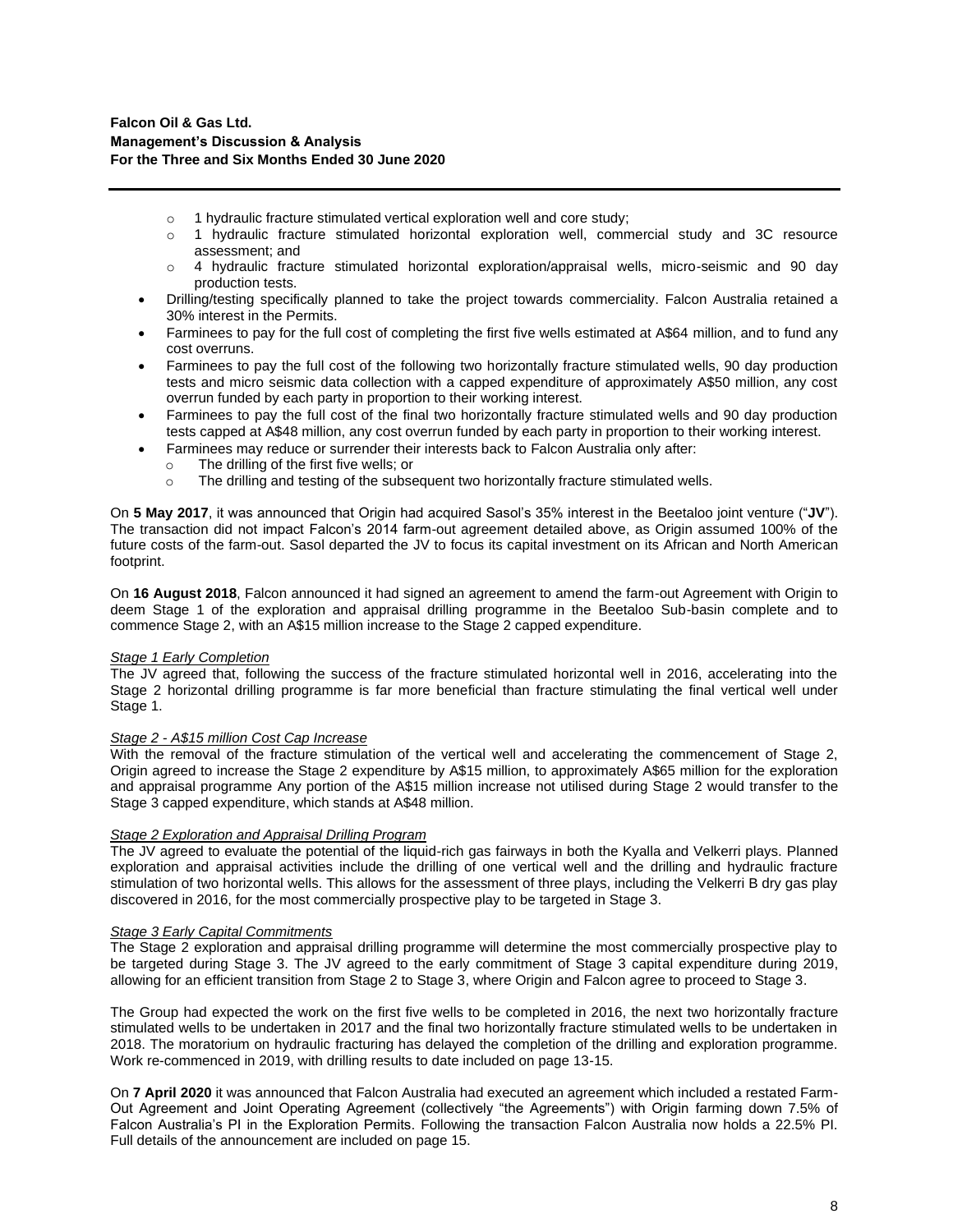### *Discoveries and Prospectivity*

Work was previously undertaken by a Rio Tinto subsidiary company, Sweetpea Petroleum Pty Ltd. ("**Sweetpea**"), Hess Australia (Beetaloo) Pty. Ltd ("**Hess**") and Falcon Australia. Sweetpea drilled the Shenandoah-1 vertical well, which was deepened by Falcon Australia. Hess acquired 3,490 kilometres of 2D seismic data. The seismic database, along with existing well data, provided a solid platform to extrapolate a detailed structural and stratigraphic model for the Beetaloo Sub-basin, concluding the Beetaloo Sub-basin is an active petroleum system.

The work programme commenced in 2015 with the drilling of three wells, Kalala S-1 to a total depth ("**TD**") of 2,619 metres, Amungee NW-1 to a TD of 2,611 metres and the first horizontal well, Amungee NW-1H to a TD of 3,808 metres, including a 1,100 metre horizontal section. In 2016, the Beetaloo W-1 well was drilled to a TD of 3,173 metres and the horizontal Amungee NW-1H well was hydraulic stimulated.

On **12 October 2016**, Falcon announced that Origin had submitted a notification of discovery and an initial report on discovery ("**Notification of Discovery**") to the Department of Primary Industry and Resources of the Northern Territory ("**DPIR**") on the Amungee NW-1H well in the Beetaloo Sub-basin and on **15 February 2017** it was announced that Origin had submitted the Results of Evaluation of the Discovery and Preliminary Estimate of Petroleum in Place for the Amungee NW-1H Velkerri B Shale Gas Pool ("**Discovery Evaluation Report**") to the Northern Territory Government.

The submission followed the completion of extended production testing at the Amungee NW-1H exploration well of the "B Shale" member of the Middle Velkerri formation.

In addition, Origin undertook a resource study based on the Amungee NW-1H well results and other key wells in the Beetaloo Sub-basin including regional seismic data to determine a best estimate ("**2C**") contingent gas resource estimate for the Middle Velkerri B Shale Pool within EP76, EP98 and EP117.

#### *Key Details of the Discovery Evaluation Report*

The Discovery Evaluation Report was submitted in compliance with Section 64 of the Northern Territory Petroleum Act (2016) and as per the Reporting a Petroleum Discovery Guideline. It followed the initial submission of the Notification of Discovery in October 2016. The Report provides the following volumetric estimates and recovery / utilisation factors for the B Shale member of the Middle Velkerri formation within permits EP76, EP98, and EP117.

| Middle Velkerri B Shale Volumetric Estimates as of 15 February 2017 (1)                                                         |                      |                      |  |  |
|---------------------------------------------------------------------------------------------------------------------------------|----------------------|----------------------|--|--|
| Net Attributable $(2)$<br>Gross                                                                                                 |                      |                      |  |  |
|                                                                                                                                 | <b>Best Estimate</b> | <b>Best Estimate</b> |  |  |
| Area $km^2$ $(3)$                                                                                                               | 16.145               | 3.564                |  |  |
| Original Gas In Place ("OGIP") (TCF)(4)                                                                                         | 496                  | 109                  |  |  |
| Combined Recovery / Utilisation Factor (5)                                                                                      | 16%                  | 16%                  |  |  |
| Technically Recoverable Resource (TCF)                                                                                          | 85                   | 19                   |  |  |
| OGIP Concentration (BCF/km <sup>2</sup> ) ( <sup>6</sup> )                                                                      | 31                   | 31                   |  |  |
| <sup>1</sup> The Report and estimates included in the table above were not prepared in accordance with the Canadian Oil and Gas |                      |                      |  |  |

Evaluation Handbook ("**COGEH**")

**<sup>2</sup>**Falcon's working interest is 22.07% (revised as of 7 April 2020 following the farm down, previously 29.43%), net attributable numbers do not incorporate royalties over the permits

**<sup>3</sup>**Area defined by a depth range at a maturity cut-off consistent with the dry gas window within the Beetaloo JV Permits (EP76, EP98, EP117)

**<sup>4</sup>**Trillion cubic feet

**<sup>5</sup>**The combined recovery/utilization factor range was applied stochastically to the OGIP range to calculate the range of technically recoverable resource within the Beetaloo JV permits.

**<sup>6</sup>**Billion cubic feet per square kilometre

Understanding the factors controlling deliverability and recovery as well as spatial variation within the gas play/shale pool are in their infancy. A quantitative assessment of the aggregated estimated recoverable resource of the gas play that can handle these complexities will require a statistically significant number of wells testing the gas play. As there is only a single production test within the gas play Origin decided upon a qualitative assessment approach instead to estimate the technically recoverable resource. There is no certainty that any portion of the resources will be discovered. If discovered, there is no certainty that it will be commercially viable to produce any portion of the resources.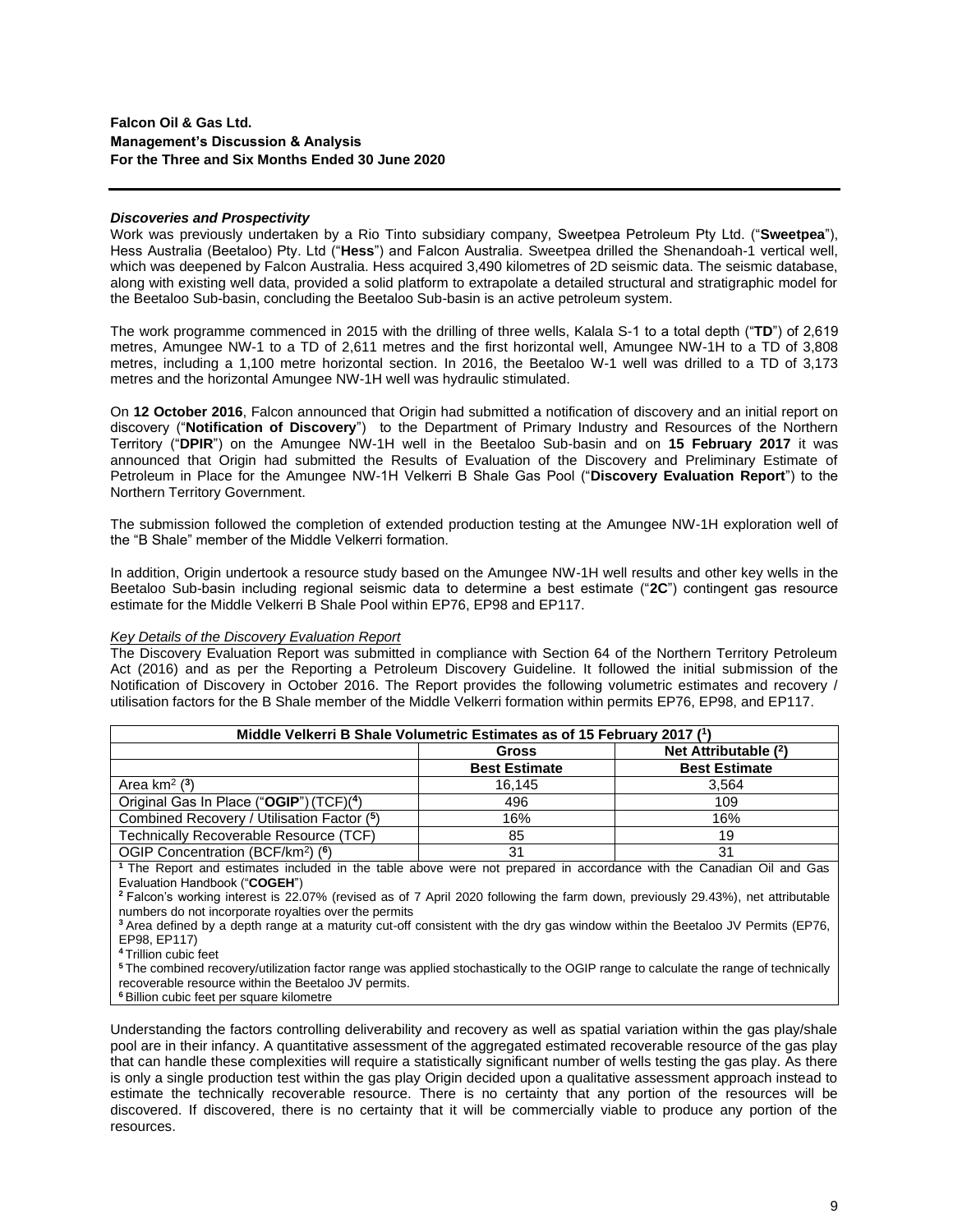Factors considered in the qualitative assessment of technically recoverable hydrocarbon resource in the gas play were the stimulated rock volume recovery factor range, the subsurface utilization factor range and surface utilization factor range.

Origin's Contingent Gas Resource Estimates for the Middle Velkerri B Shale Pool within EP76, EP98 and EP117 Origin also prepared a contingent resource estimate using probabilistic methods and reservoir evaluation data, in addition to regional seismic data.

| Assessment of 2C Contingent Gas Resource Estimates for the Middle Velkerri B Shale Pool within EP76, |  |
|------------------------------------------------------------------------------------------------------|--|
| EP98 and EP117 as of 15 February, 2017 <sup>1</sup>                                                  |  |

| <b>Measured and Estimated Parameters</b>     | Units           | <b>Best Estimate</b> |
|----------------------------------------------|-----------------|----------------------|
| Area <sup>2</sup>                            | km <sup>2</sup> | 1.968                |
| OGIP <sup>3</sup>                            | TCF             | 61.0                 |
| <b>Gross Contingent Resource<sup>4</sup></b> | TCF             | 6.6                  |
| Net Contingent Resource <sup>4,5</sup>       | TCF             | 1.46                 |

<sup>1</sup> Contingent resource estimates were prepared on a statistical aggregation basis and in accordance with the Society of Petroleum Engineers Petroleum Resources Management System ("**SPE-PRMS**"). SPE-PRMS was developed by an international group of reserves evaluation experts and endorsed by the World Petroleum Council, the American Association of Petroleum Geologists, the Society of Petroleum Evaluation Engineers, and the Society of Exploration Geophysicists. Contingent resource estimates are those quantities of gas (produced gas minus carbon dioxide and inert gasses) that are potentially recoverable from known accumulations but which are not yet considered commercially recoverable due to the need for additional delineation drilling, further validation of deliverability and original gas in place, and confirmation of prices and development costs. If the estimates were to be prepared in accordance with COGEH, Falcon is highly confident that there would be no change to the contingent resource estimates above.

<sup>2</sup> P50 area from the Contingent Resource area distribution

<sup>3</sup> OGIP presented is the product of the P50 Area by the P50 OGIP per km<sup>2</sup>

<sup>4</sup>Estimated gas contingent resource category of 2C. There is no certainty that it will be commercially viable to produce any portion of the resources

<sup>5</sup>Net to Falcon's 22.07% (revised as of 7 April 2020 following the farm down, previously 29.43%) working interest in EP76, EP98, and EP117, the net contingent resource number does not incorporate royalties over the permits

As noted in Origin's press release the "*The contingent resource estimates contained in [their] report are based on, and fairly represents, information and supporting documentation that have been prepared by Alexander Côté who is a*  full-time Origin employee and a Qualified Reserves and Resource Evaluator. Mr Côté is a registered professional *engineer with specialised unconventional gas resource characterisation and development experience. Mr Côté has consented to the form and context in which these statements appear*". Mr Côté is a member of the Association of Professional Engineers and Geoscientists of Alberta.

**[This part of the page was left blank intentionally]**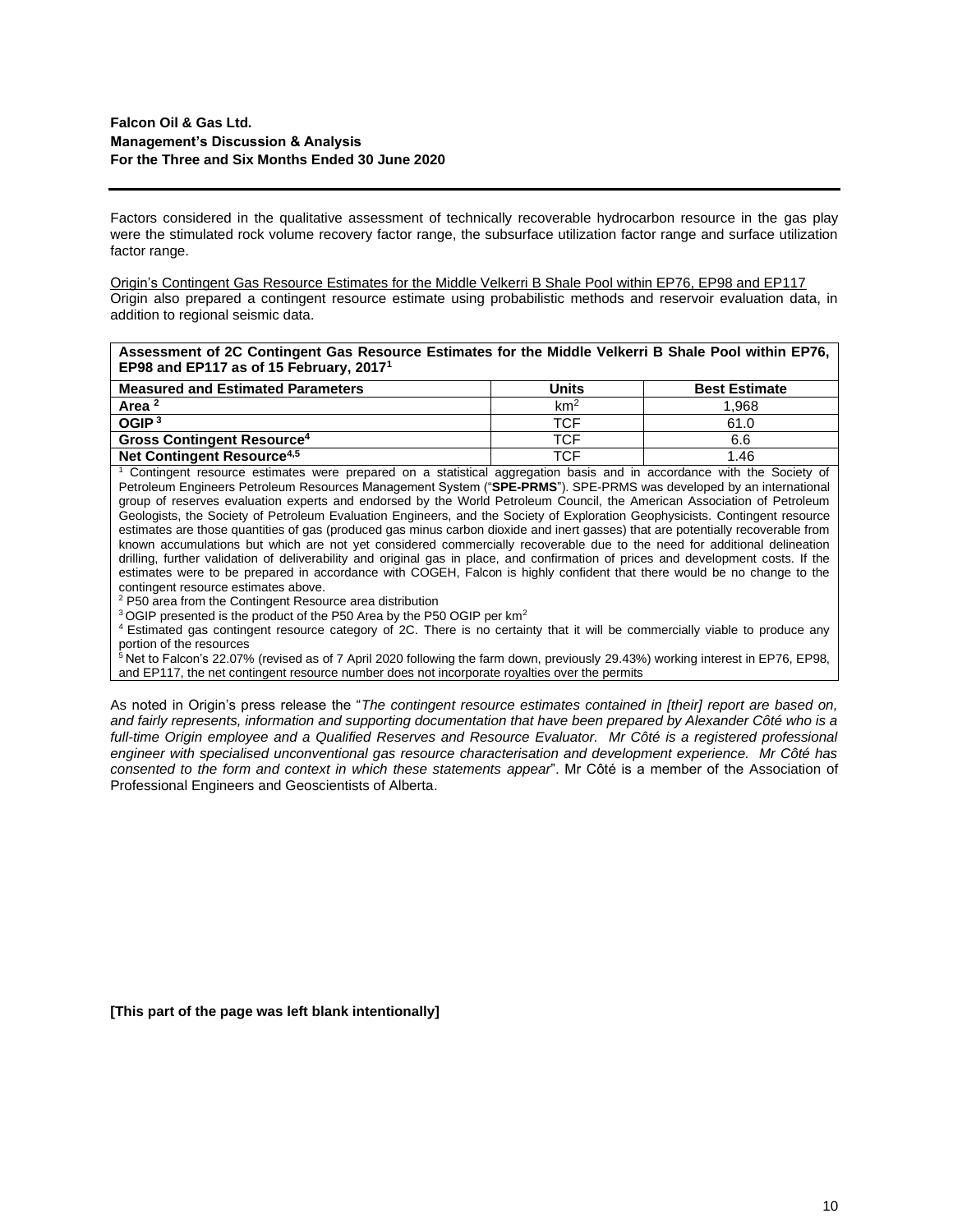| <b>Well Name</b>                                                      | Amungee NW-1H                                                                                                                                                                                                                                                                                                                                                                                                                                                                                                                                                                                                                                                      |
|-----------------------------------------------------------------------|--------------------------------------------------------------------------------------------------------------------------------------------------------------------------------------------------------------------------------------------------------------------------------------------------------------------------------------------------------------------------------------------------------------------------------------------------------------------------------------------------------------------------------------------------------------------------------------------------------------------------------------------------------------------|
| <b>Permit / location</b>                                              | EP98 (onshore Beetaloo Sub-basin Northern Territory, Australia)                                                                                                                                                                                                                                                                                                                                                                                                                                                                                                                                                                                                    |
| Working interest in well                                              | Falcon 22.07% (previously 29.43% prior to the farm down on 7                                                                                                                                                                                                                                                                                                                                                                                                                                                                                                                                                                                                       |
|                                                                       | April 2020)                                                                                                                                                                                                                                                                                                                                                                                                                                                                                                                                                                                                                                                        |
| <b>Product type</b>                                                   | Shale gas                                                                                                                                                                                                                                                                                                                                                                                                                                                                                                                                                                                                                                                          |
| Geological rock type of formation drilled                             | Organic rich shale (mudstone and siltstone)                                                                                                                                                                                                                                                                                                                                                                                                                                                                                                                                                                                                                        |
| Depth of zones tested                                                 | ~2170-2190 metres below sea level                                                                                                                                                                                                                                                                                                                                                                                                                                                                                                                                                                                                                                  |
| Type of test                                                          | Production test following hydraulic fracture stimulation                                                                                                                                                                                                                                                                                                                                                                                                                                                                                                                                                                                                           |
| Hydrocarbon phases recovered                                          | Gas (Approximate composition: methane ~92%, ethane+ ~3%,<br>carbon dioxide and inerts ~5%)                                                                                                                                                                                                                                                                                                                                                                                                                                                                                                                                                                         |
| <b>Flow rates and volumes</b>                                         | Average rate (57 days): 1.1 MMscf/d, Final production rate: 1.07<br>MMscf/d, Cumulative production: 63 MMscf                                                                                                                                                                                                                                                                                                                                                                                                                                                                                                                                                       |
| Number of fracture stimulation stages                                 | 11 stages (average size ~ 100 ton per stage)                                                                                                                                                                                                                                                                                                                                                                                                                                                                                                                                                                                                                       |
| Risks and level of uncertainty with recovery                          | Risks and uncertainties include the lifting of the Northern Territory                                                                                                                                                                                                                                                                                                                                                                                                                                                                                                                                                                                              |
| of resources                                                          | moratorium on hydraulic fracture stimulation, completing longer-<br>duration production testing above the 57 days conducted on<br>Amungee NW-1H, reducing well costs with scale of activity,<br>establishing gas sales agreements and building infrastructure to<br>connect the resource to market.                                                                                                                                                                                                                                                                                                                                                                |
|                                                                       | Contingent on the moratorium being lifted, additional appraisal<br>drilling is planned (as per the work program associated with the<br>permits), along with hydraulic fracture stimulation and testing to<br>assess<br>deliverability<br>and<br>move<br>the<br>project<br>towards<br>commercialisation.                                                                                                                                                                                                                                                                                                                                                            |
| Significant positive and negative factors<br>relevant to the estimate | Significant positive factors relevant to the estimate of the contingent<br>resources include the successful well test at Amungee NW-1H<br>which produced enough gas to surface to be of commercial<br>interest; core and log data from Amungee NW-1H, Beetaloo W-1,<br>Kalala S-1, Tanumbirini-1, McManus-1, Altree-2 and Walton-2<br>provide convincing evidence of a significant volume of moveable<br>hydrocarbons; and the Marcellus Shale (Pa., USA) and Barnett<br>Shale (Tx., USA) are analogous, commercially-productive fields<br>that are similar to the Velkerri B Shale reservoir.<br>Significant negative factors include the lifting of the Northern |
|                                                                       | Territory moratorium on hydraulic fracture stimulation, the limited<br>number of wells on the Company's acreage, lack of a developed<br>service sector providing uncertainty regarding estimates of capital<br>and operating costs, developing hydrocarbon regulations and<br>environmental legislation and the requirement to obtain social<br>acceptability for oil and gas operations.                                                                                                                                                                                                                                                                          |
| <b>Commerciality</b>                                                  | Currently this project is based on a conceptual study. The<br>economic status is undetermined at this time. The contingent<br>resources will continue to be assessed as additional appraisal wells<br>are drilled and tested in order to better evaluate the commercial<br>potential of the play. After a sufficient number of wells have been<br>drilled to demonstrate that the project is technically feasible and a<br>development plan has been generated, economics can be run to<br>determine commerciality of production.                                                                                                                                  |

*Further information relating to the disclosure of the contingent gas resource estimates*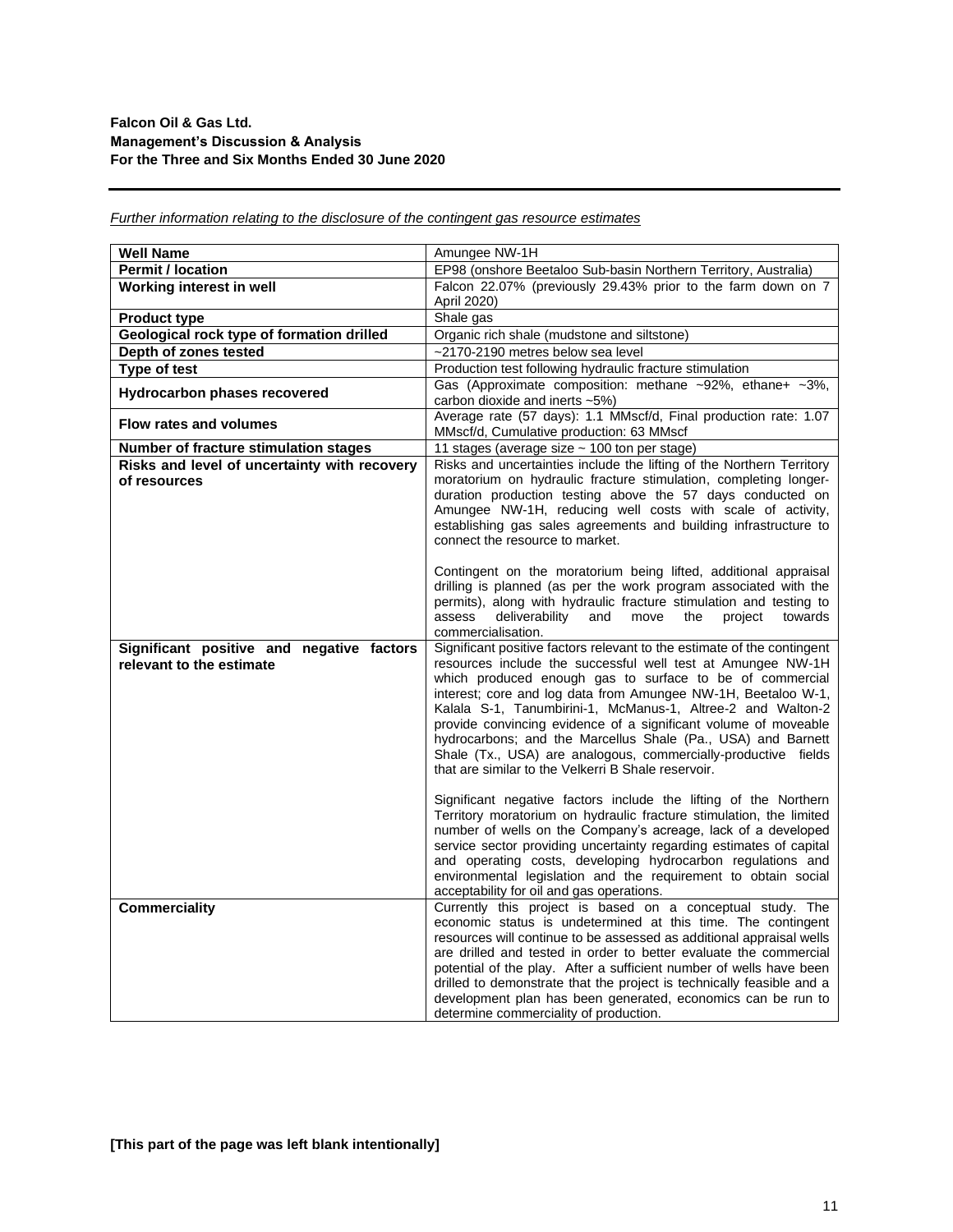On **21 February 2018**, Falcon announced that Origin had presented a technical paper on the potential of the Kyalla formation in the Beetaloo Sub-basin at the Australia Exploration Geoscience Conference (AEGC) in Sydney. The key conclusions by Origin were the following:

- Reservoir and geomechanical analysis acquired at the Beetaloo W-1 well indicate the presence of two potential Source Rock Reservoir ("**SRR**") intervals; the middle Kyalla SRR and the lower Kyalla SRR.
- Geomechanical properties of the lower Kyalla SRR suggest it has the greater potential and could be conducive to successful hydraulic fracture stimulation.
- Development of the lower Kyalla SRR, if viable, could have significant cost advantages over that of the middle Velkerri SRR due to expected lower drilling costs.
- Mudgas and core analysis indicate the reservoir is likely to be wet gas which could also improve the economics considerably.
- There is also the possibility that a successful lower Kyalla SRR test could lead to a 'stacked' play development with the middle Velkerri SRR. Infrastructure sharing synergies, with a greater portion of centralised infrastructure, could result in significant cost savings and an optimised surface footprint.
- Further appraisal work is required to determine the deliverability of the identified Kyalla SRRs.

On **15 May 2018** Origin presented a technical paper, headlined - "Australia's premier shale basin: 5 plays 1,000,000,000 years in the making", at the Australian Petroleum Production and Exploration Association ("APPEA") Conference. The key findings are summarised as follows:

Origin identified four additional potential plays in the Beetaloo Sub-basin in addition to the existing and explored Velkerri shale dry gas play, namely;

- Velkerri shale liquids rich gas play,
- Kyalla shale and hybrid liquids rich gas plays, and
- Hayfield sandstone oil/condensate play.

The Velkerri shale dry gas remains the most materially and technically mature resource. Origin stated, "as such, the Beetaloo provides the JV with a diversified portfolio of material multi-TCF plays, each with the potential to redefine Australia's energy market."

Velkerri shale liquids rich gas play

- Located along the northern and south-eastern flanks of the Beetaloo Sub-basin.
- Indications that porosity and permeability are higher in these areas.
- Gas composition and maturity modelling indicate a possible condensate to gas ratio ("CGR") in the region of 5-40 bbl/MMscf.
- A horizontal fracture stimulated well is required to assess technical viability.

Kyalla shale and hybrid lithology liquids rich gas play

- Two related liquid rich gas play types have been identified for further appraisal:
	- o shale play targets, and
	- o hybrid play targets.
- Prospective areas are interpreted to be confined to the JV's permits.
- There is likely a cost advantage over the Velkerri shale dry gas play as it is shallower.
- Liquid yields could be in the range of 15-60 bbl/MMscf.
- Additional work is required to rank these plays for further appraisal.

Hayfield sandstone oil/condensate play

- Interpreted as a thin but regionally extensive sandstone confined to the north of the JV permits.
- Strong wet gas shows in the Amungee NW-1 and other regional wells suggest the presence of liquid hydrocarbons without significant formation water.
- The Hayfield Sandstone is a tight sandstone with a significant secondary porosity network (but low matrix permeability) and potentially the presence of open, uncemented, hydrocarbon filled natural fractures.
- Anticipated to have the highest liquid yields and lowest well costs that could contribute to improved economics of a stacked play development.
- Success will be dependent on the combination of system permeability and resource density.
- Would require a horizontal fracture stimulated well to assess the technical viability of the play.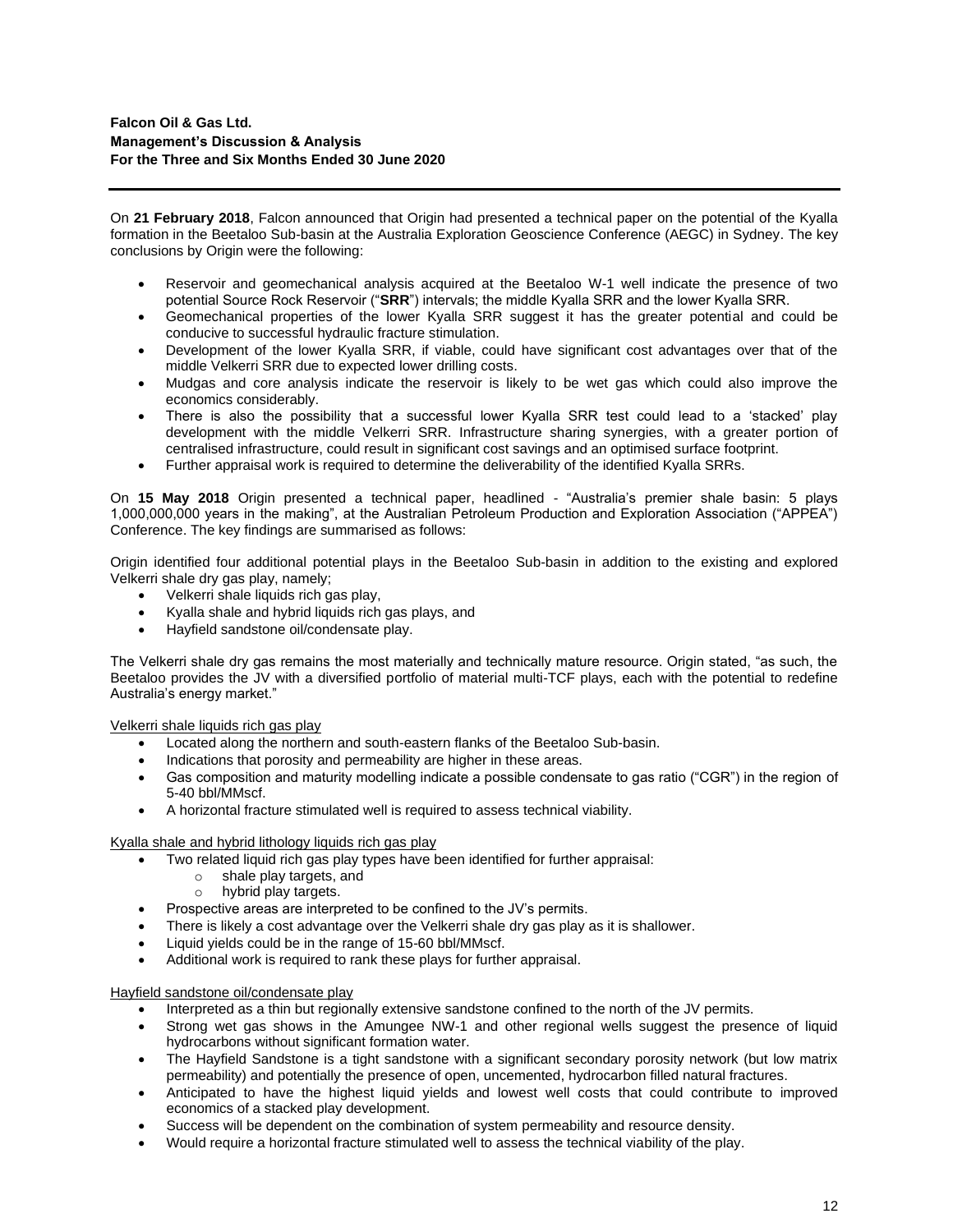## *Northern Territory Government Moratorium*

In September 2016, the Northern Territory introduced a moratorium on hydraulic fracturing and a scientific inquiry into hydraulic fracturing was duly established. On **27 March 2018**, Falcon noted the publication of the Final Report by the scientific inquiry into hydraulic fracturing.

Justice Rachel Pepper noted in Community Update #31 that the overall conclusion was that risk is inherent for the onshore shale gas industry, however if all of the recommendations are implemented, the identified risks associated with any onshore shale gas industry can be mitigated or reduced to an acceptable level, and in some cases, the risks can be eliminated.

On **17 April 2018** Falcon welcomed the decision by the NT government to lift the moratorium on hydraulic fracturing. Resumption of field work with Origin to start as soon as practical, adopting recommendations of the scientific inquiry and obtaining necessary approvals to complete the remaining work programme.

## *Current Activity*

On **9 October 2019** Falcon announced the spudding of the Kyalla 117 N2-1 appraisal well in the Beetaloo Sub-Basin.

Highlights:

- Kyalla 117 N2-1 is the first well in the Stage 2 drilling programme to target the Kyalla shale liquids rich gas play.
- Located within Exploration Permit 117 approx. 32 kilometres north of the Beetaloo W-1 well.
- A vertical pilot hole will target a total vertical depth of approximately 1,750 metres into the Kyalla Formation.
- A subsequent horizontal section is planned for approximately 1,000 metres that will be drilled, completed, stimulated and production tested in the prospective Kyalla shale reservoir interval.
- Origin, as Operator, will drill the Kyalla 117 N2-1 well.

On **20 November 2019** Falcon announced that drilling of the vertical section of the Kyalla 117 N2-1 appraisal well in the Beetaloo Sub-Basin, Australia had been completed to a vertical TD of 1,895 metres.

*Preliminary drilling data from the vertical section of the Kyalla 117 N2-1 appraisal well confirmed:*

- The continuation of the regionally pervasive Kyalla Formation between the Beetaloo W-1 and Amungee NW-1H wells.
- Elevated gas show with relatively high constituents of natural gas propane, butane and pentane, respectively ("**C3, C4 and C5 components**") were observed across the carbonaceous shales.

*Other work carried out as part of this drilling operation included:*

- 45 metres of conventional coring was acquired in each of the Upper and Lower Kyalla reservoir sections.
- Sidewall cores and extensive wireline logging have been acquired.

On **10 December 2019** Falcon announced the commencement of the drilling of the horizontal section of the Kyalla 117 N2-1H appraisal well, along with the advancement of the vertical well evaluation. The following was noted;

- The JV elected to land the horizontal well within the Lower Kyalla shale, at a depth of ~1800m true vertical depth ("**TVD**").
- The horizontal section will be approximately 1,000-2,000 metres.
- On completion of drilling, the horizontal section will be fracture stimulated and production tested.

*Evaluation of the Kyalla 117 N2-1 vertical well advances with the following noted:*

- Three source rock reservoir ("**SRR"**) sections were identified within the Kyalla Shale Formation, characterised as the Lower, Middle and Upper Kyalla.
- The thickness of the entire Kyalla Shale Formation measured almost 900 metres.
- Gross thickness of each SRR interval is between 75 and 125 metres.
- Each SRR exhibited elevated gas shows with relatively high  $C_3$ ,  $C_4$  and  $C_5$  components.
- Diagnostic fracture injection tests ("**DFITs"**) were performed on each SRR.

The analysis of conventional cores acquired in each of the Upper and Lower Kyalla reservoir sections, along with sidewall cores, DFITs and extensive wireline logging, enables a full-scale evaluation of prospectivity of the Kyalla Formation in the central part of the Beetaloo Sub-Basin.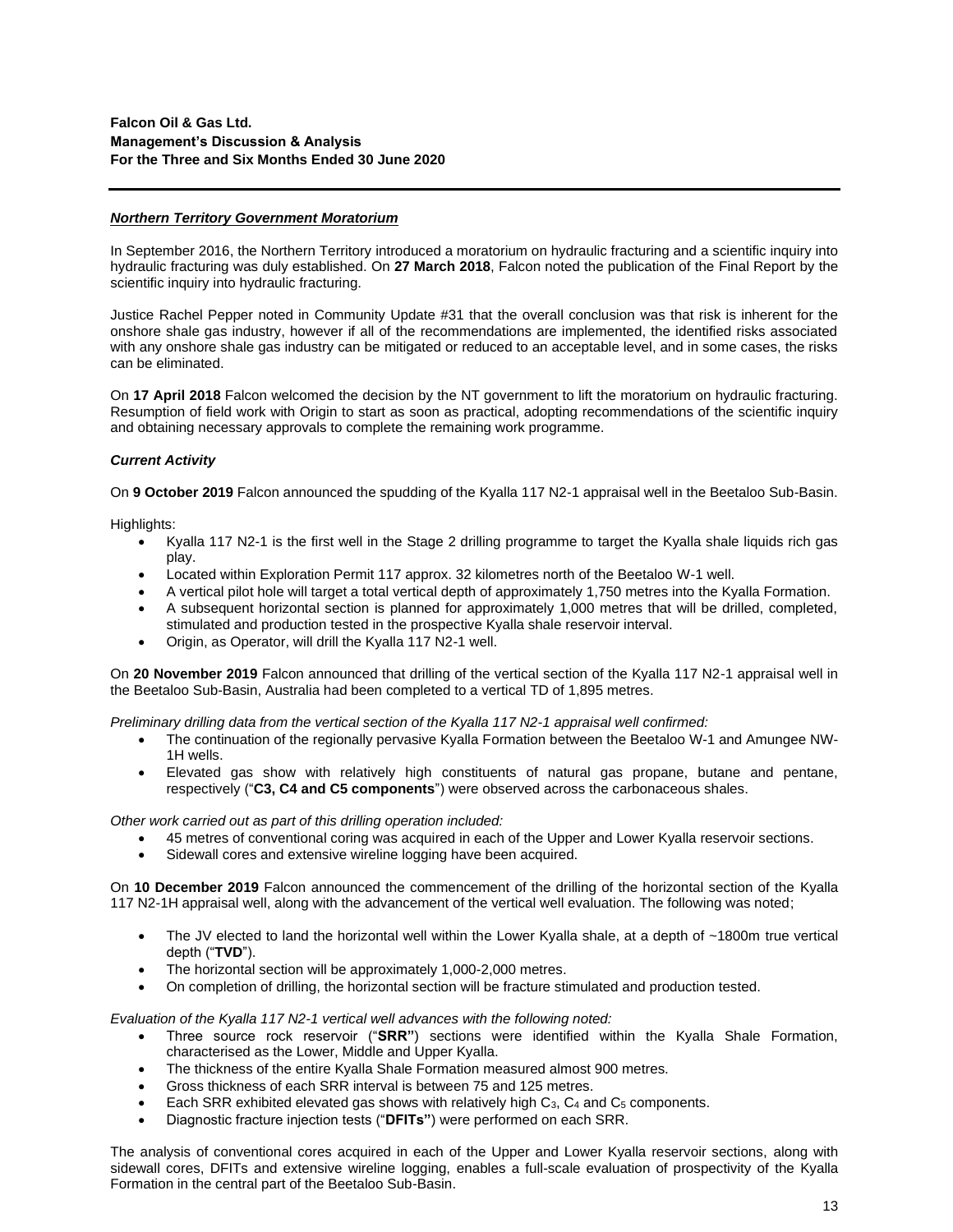On **13 January 2020** Falcon provided an operational update on the drilling of the Kyalla 117 N2-1H well in the Beetaloo Sub-Basin, Australia and noted the below.

The vertical section of the Kyalla 117 well was successfully and safely completed in late November 2019. Drilling of the horizontal production hole section with a target length of 1,000 to 2,000 metres, commenced in early December. However, after reaching a horizontal length of 700 metres, operational challenges were experienced in maintaining adequate clean hole conditions and stability over portions of the horizontal production hole section appropriate to complete operations.

The initial horizontal production hole section would be plugged, in line with regulatory requirements with subsequent sidetracking and drilling a new horizontal production hole section. Plugging back and drilling a new horizontal section from an existing vertical well is not uncommon in an exploration drilling program such as this.

With the drilling rig and equipment on-site and in position, it was estimated that drilling operations would recommence on the new horizontal well section within a month. It was further noted that fracture stimulation activity would only occur after the successful completion of drilling and the integrity of the well is tested and verified.

Results obtained from operations in the target shale formation demonstrated good reservoir continuity, conductive natural fractures, and continuous gas shows. The JV remain positive about the potential of the Lower Kyalla Formation, resulting in the decision to continue with drilling operations.

On **30 January 2020** Falcon announced the commencement of the sidetrack to drill the new horizontal production hole section of the Kyalla 117 N2-1H ST2 well. This new horizontal section would again target a lateral length of 1,000 to 2,000 metres within the Lower Kyalla shale, at a depth of ~1,800mTVD.

On **20 February 2020** Falcon announced that drilling operations, including casing and cementing, of the Kyalla 117 N2-1H ST2 well were successfully completed. The well was drilled to a total measured depth of 3,809 metres, including a 1,579 metre lateral section (from 90 degrees) in the Lower Kyalla Formation. Preparatory work, including the drilling of water impact monitoring bores - a new requirement of the Code of Practice for onshore petroleum activities in the NT - would commence in the following month ahead of the next stage of operations. The JV would continue its in-depth shale evaluation program of all the technical data gathered from the conventional cores, sidewall cores, DFITs and extensive wireline logging, to build an understanding of the prospectivity of the Kyalla Formation.

On **26 March 2020,** Falcon provided the following operational update on the Beetaloo project in the Northern Territory, Australia in light of COVID-19.

Following the successful completion of drilling operations, including cementing and casing of the horizontal well section of the Kyalla 117 N2-1H ST2 well (the "**Kyalla Well**"), the JV has completed the installation of water monitoring bores and preparatory work has continued towards the next phase of operations, which will include the fracture stimulation of the Kyalla Well.

Given the unprecedented circumstances brought about by COVID-19, the JV has made changes to its operations to protect the health and well-being of Origin employees, contractors and communities across the Northern Territory. Adhering to the latest guidelines and advice from the Northern Territory and Federal Government on health and safety and social distancing are of the utmost importance to the JV and all present on site are observing health authority requirements.

Following the implementation of the necessary control procedures, the JV elected to temporarily pause activities at the Kyalla Well site, reducing those on site to essential personnel only, whilst ensuring the required regulatory and environmental management conditions to monitor and maintain the site can be met. The JV plans to resume activities in the latter half of 2020 and during this interim period the JV will use Northern Territory based employees and contractors to undertake civil and other works in preparation for the resumption of activities.

The JV remains committed to the Beetaloo project which, if successful, has the potential to deliver long-term economic and social benefits for the Northern Territory, Australia and is encouraged by the positive results to date. However, the circumstances presented by COVID-19 have led the JV to conclude that the focus at this time must be to protect the people and communities of the Northern Territory.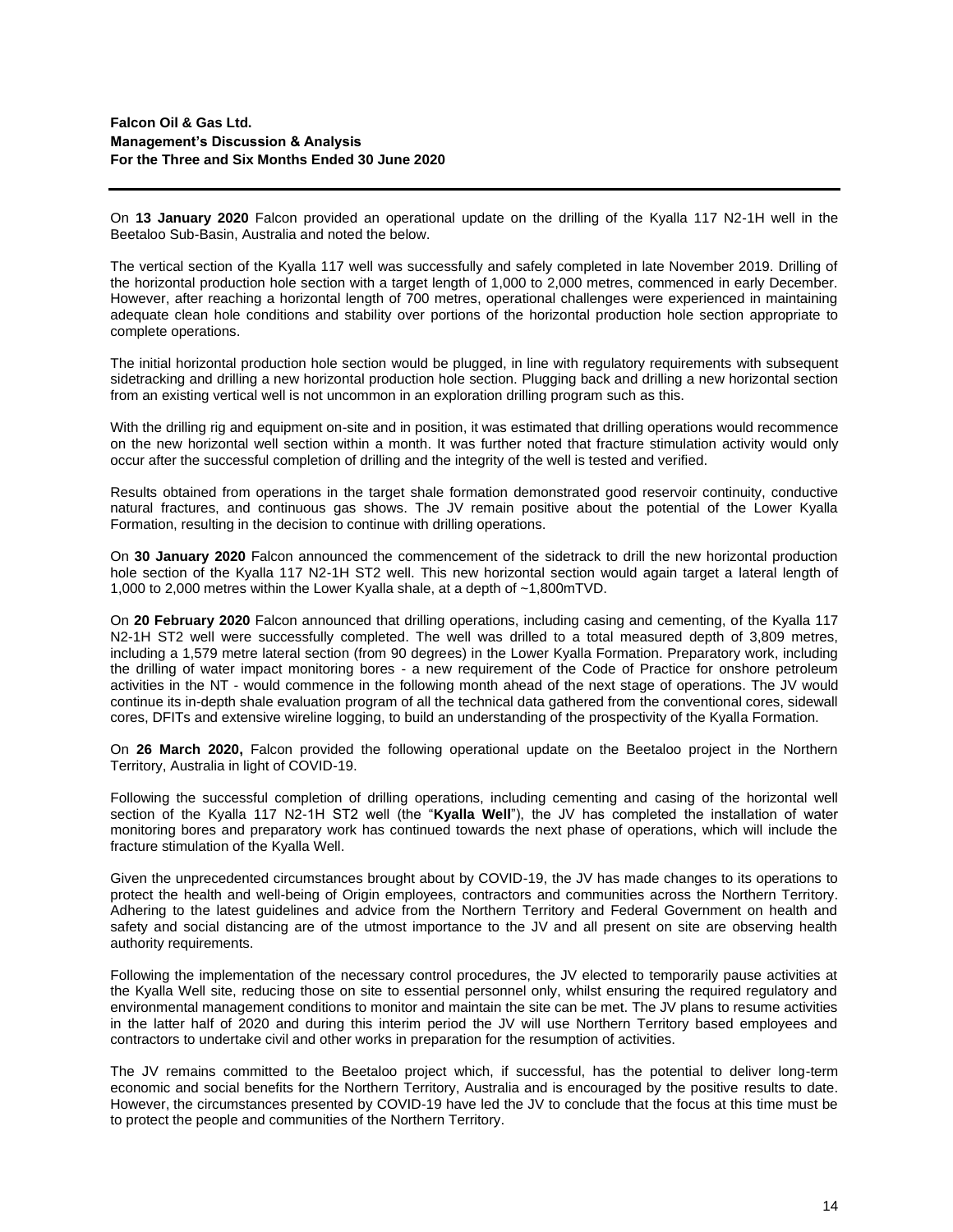On **7 April 2020** Falcon announced that Falcon Australia had executed an agreement which included a restated Farm-Out Agreement and Joint Operating Agreement (collectively "the 2020 Agreements") with Origin to farm down 7.5% of Falcon Australia's 30% PI in the Exploration Permits. Falcon and Origin are obligated to seek the Northern Territory government and TSXV stock exchange approvals, in respect of the 2020 Agreements.

## *Transaction details*

- With the necessary approvals, the PI of the respective JV partners will be:
	- Falcon Australia 22.5%
		- **Origin 77.5%**
- In consideration of Falcon Australia transferring 7.5% of its PI, Origin increases the gross cost cap of the work program by A\$150.5 million.
- The previous farm-in arrangement included a Stage 2 gross cost cap of A\$65.3 million and a Stage 3 gross cost cap of A\$48 million, or A\$113.3 million in total. Under the 2020 Agreements, the Stage 2 and Stage 3 gross cost caps will be combined and increased by A\$150.5 million to A\$263.8 million (the "**Overall Cost Cap**"),
- This Overall Cost Cap will be applied to the completion of the Stage 2 and Stage 3 work programmes.
- Amounts of the Overall Cost Cap not utilised during Stage 2 and Stage 3 will be applied to future work programmes.
- Expenditure above the Overall Cost Cap will be borne by the JV partners in proportion to their PI.
- Origin will assume 25% of the cost of Falcon Australia's remaining call option to reduce the overriding royalties with the TOG Group. The cost to Falcon Australia, should it wish to exercise the call option, will reduce from \$7.5 million to \$5.625 million, in line with its reduced PI.

## *Operational Update*

Drilling operations on the Kyalla Well were successfully completed in February 2020, reaching a total measured depth of 3,809 metres, including a 1,579-metre lateral section (from 90 degrees) in the Lower Kyalla Formation. Water impact monitoring bore drilling was completed in March and final preparatory work continues ahead of the next stage of operations. On 26 March, in response to the COVID-19 pandemic, Origin confirmed forward operations in the Beetaloo had been temporarily paused. As a result, Origin expects a delay to the Kyalla Well stimulation and extended production test of at least 3 months to now occur in H2 2020, and the drilling of the Velkerri Flank well in H1 2021.

On **7 July 2020** Falcon Australia agreed to a further extension of the call option up to and including 30 April 2022, to acquire it's 22.5% portion of the 2% ORRI from the TOG Group. Following confirmation of registration of the Additional Extension from the Northern Territory government Falcon Australia will pay \$150,000 to the TOG Group for granting the Additional Extension, with the cost of exercising the call option increasing from \$5.625 million to \$6 million.

On **20 August 2020** Falcon provided an operational update on the Beetaloo project in the Northern Territory, Australia. It noted that Kyalla Well results obtained demonstrated good reservoir continuity, conductive natural fractures and continuous gas shows.

Following the pause of operations in the Beetaloo Sub-Basin in response to the COVID-19 pandemic, the Ensign rig was secured and maintained locally, and by mid-May all personnel had left the Kyalla Well site.

Subject to COVID-19 related conditions, fracture stimulation of Kyalla Well is expected to commence in Q3/Q4 2020 with extended production testing of the well to follow. Initial results from the production test are expected during Q4 2020 with final results expected by the end of Q1 2021. These results will inform the decision to either further evaluate this liquids-rich gas play or commence activities in the Velkerri liquids-rich gas play.

Construction of the Velkerri 76 well lease pad was completed in early December 2019 and environmental approval to drill and fracture stimulate the Velkerri Flank well was granted in late December 2019.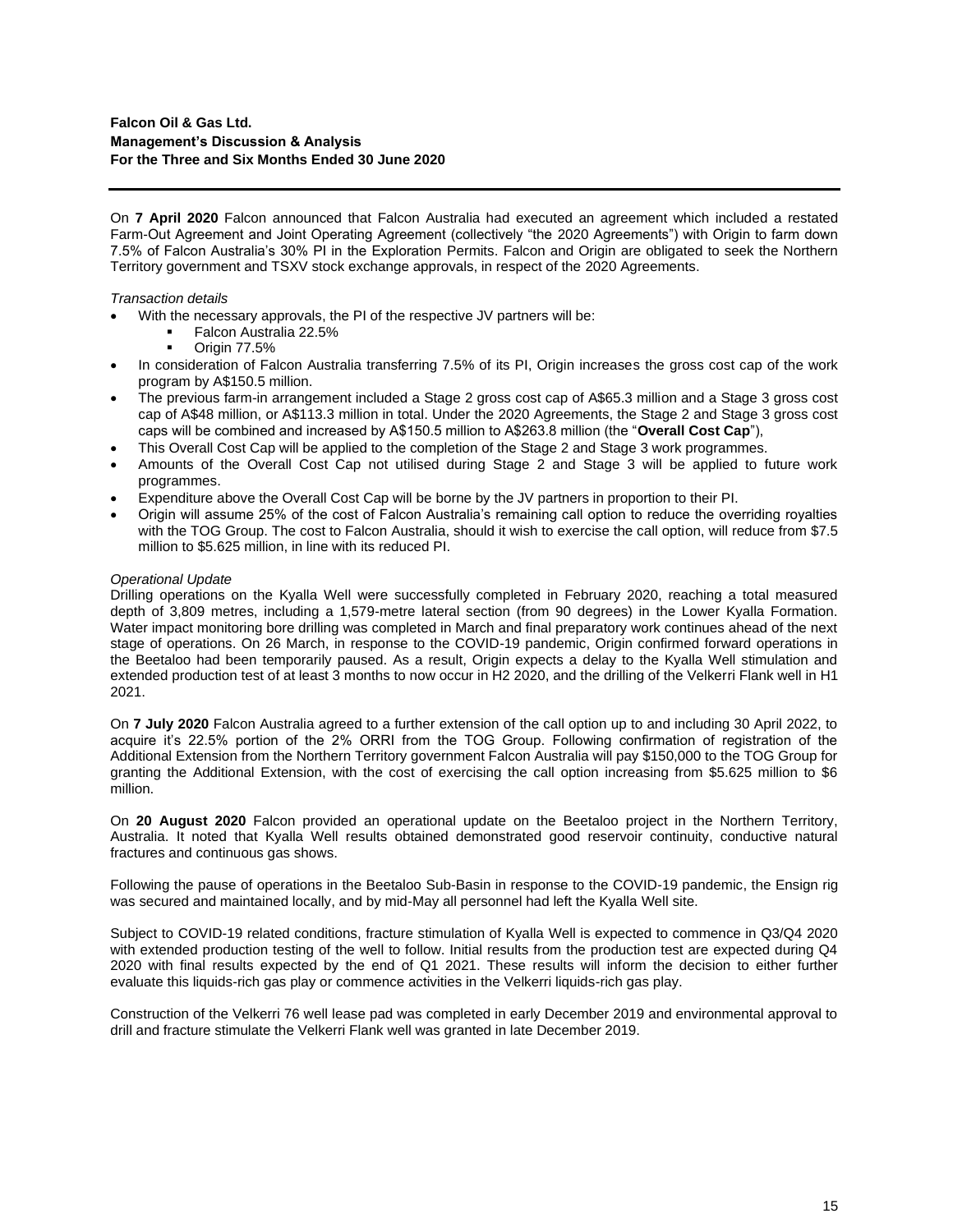### **Karoo Basin, South Africa**

#### *Overview*

The Company holds a TCP covering an area of approximately  $7.5$  million acres ( $\sim$  30,327 km<sup>2</sup>), in the southwest Karoo Basin, South Africa. The TCP granted Falcon exclusive rights to apply for an exploration right over the underlying acreage, which they duly did in August 2010, submitting an application to the Petroleum Agency of South Africa ("**PASA**"). The Company also submitted an environmental management plan in January 2011 which was updated at the request of the PASA and submitted on 27 February 2015.

#### *Technical Regulations*

On 3 June 2015, the Minister of Mineral Resources (the "**Minister**") published the Regulations for Petroleum Exploration and Production, which prescribe various technical and environmental standards for onshore hydraulic fracturing. The promulgation of the regulations means exploration companies can conduct hydraulic fracturing if all necessary statutory approvals are in place.

However, on 18 October 2017, the Eastern Cape High Court held that the Minister lacked the authority to promulgate the Regulations for Petroleum Exploration and Production. The Minister indicated they would review the outcome of the High Court ruling and would decide on how to proceed. He also signaled South Africa remained committed to a shale gas industry and licenses could be issued in 2019. On 4 July 2019, the Supreme Court of Appeal upheld the decision of the High Court principally because the Minister of Mineral Resources was not authorised to make the regulations. The provision of the MPRDA on which the Minister relied to make the regulations had been repealed in 2013 and therefore no longer existed.

#### *Fiscal Terms*

In September 2018, the MPRDA Bill, the long-delayed draft legislation for the mining and petroleum industries was withdrawn. There are now plans to come up with separate laws to govern the two sectors. The MPRDA Bill touched on several contentious issues such as requirements for local processing of minerals and [free-carry provisions](https://www.biznews.com/sa-investing/2018/06/25/court-minerals-lobby-fighting-mantashe-free-carry) on oil discoveries.

Corporation tax in South Africa is imposed at a rate of 28% of taxable income. Dividends tax is imposed on the shareholder at a rate of 20%, but it may be reduced in terms of a Double Tax Agreement (if applicable) and is 0% in respect of dividends paid by an oil and gas company out of amounts attributable to its oil and gas income. The 20% rate is effective from 22 February 2017.

The South African Government is entitled to a royalty on the sale of mineral resources of up to 7% of gross sales for unrefined resources and 5% of gross sales for refined resources, such as oil and gas.

#### *Discoveries and Prospectivity*

The overall Karoo Basin is approximately 173 million acres (~ 700,000 km<sup>2</sup>), located in central and southern South Africa, containing thick, organic rich shales such as the Permian Whitehill formation. The Karoo describes a geological period lasting some 120 million years, covering the late Paleozoic to early Mesozoic interval periods. Rocks were deposited in a large regional basin, resulting in the build-up of extensive deposits. Until recently, the Karoo Basin was not considered prospective for commercial hydrocarbons resulting, however in an independent report dated June 2013, the U.S. Energy Information Administration ("**EIA**") estimated there are 390 trillion cubic feet ("**Tcf**") of technically recoverable resources, ranking it fifth in the world after China, USA, Argentina and Mexico for shale gas potential. The Permian Ecca group contains three potential shales identified as having potential for shale gas, with the Whitehall Formation, in particular, considered ubiquitous, having a high organic content and deemed thermally mature for gas.

#### *Current activity*

The Board awaits the new legislation for the petroleum industry following the withdrawal of the MPRDA Bill in 2018 and the Board now estimates that awarding of an exploration right over the acreage could occur in 2021.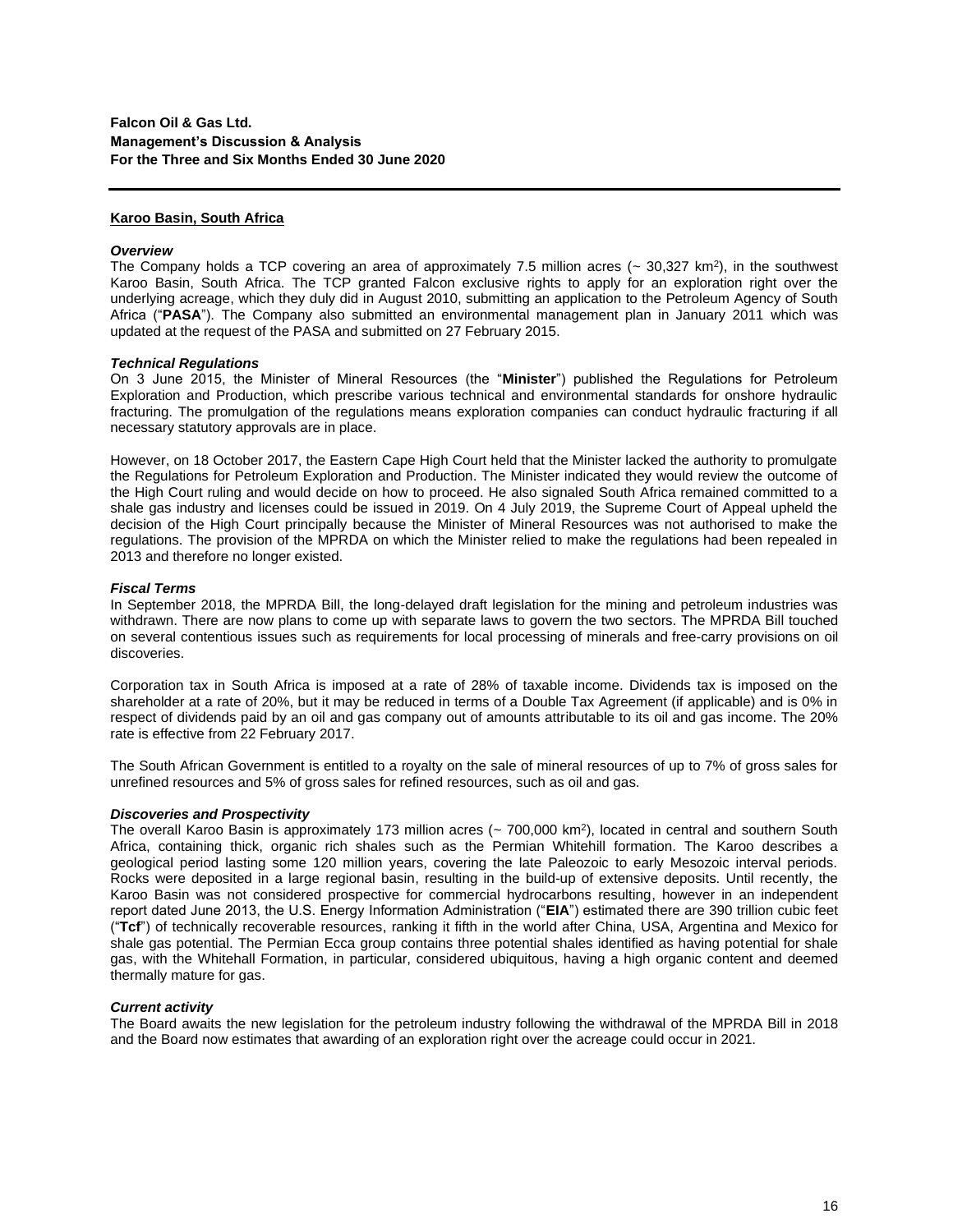### **Makó Trough, Hungary**

#### *Overview*

Falcon has been active in the Makó Trough since 2005 when it acquired two exploration licences, the Makó and the Tisza exploration licences. In 2007, Falcon's subsidiary, TXM, was awarded the 35-year Makó Production Licence which covers some of the acreage originally covered by the Makó and the Tisza exploration licences.

### *Makó Production Licence*

The Makó Production Licence was granted by the Hungarian Mining Authority over a gas exploration project in the Makó Trough, covering approximately 245,775 acres ( $\sim 1,000$  km<sup>2</sup>), located in south-eastern Hungary. It is located approximately ten kilometres to the east of the largest producing field in Hungary, the Algyő field, owned and operated by the MOL Group. The area is transected by existing gas pipelines and infrastructure, including a 12 kilometre gas pipeline built by Falcon, offering transport and potential access to local markets and larger distribution centres for international markets.

Under the terms of the licence, the Group is obliged to pay a 2% royalty to the Hungarian Government on any unconventional production and has a further 5% royalty payable to Prospect Resources Inc., the previous owners of the acreage.

From 1 January 2017, corporate income tax is a single rate of 9%, which is applicable to all levels of net income. There is also a profit based energy industry tax of 31% levied on energy supplying companies with deductions allowable for certain capital expenditures. TXM is the operator and there are no outstanding work commitments on the Makó Production Licence.

### *Discoveries and Prospectivity*

The Makó Trough contains two plays:

- the shallower Algyő Play at depths between 2,300 metres and 3,500 metres; and
- a deeper unconventional play targeting significant contingent resources in the Deep Makó Trough.

## *The Algyő Play*

The Algyő Play is a relatively shallow play between 2,300 and 3,500 metres deep. While wells have been drilled through the Algyő Play and encountered gas shows, none tested the shallow play at an optimal location, as they targeted the Deep Makó Trough. Multiple Algyő prospects have been identified by the Group through extensive amplitude versus offset analysis, and 3D seismic data showed the presence of possible gas zones above the Szolnok formation (part of the Deep Makó Trough).

In January 2013, Falcon agreed to a three-well drilling exploration programme with Naftna industrija Srbije jsc ("**NIS**"), a company 56% owned by Gazprom Group, to target the Algyő Play, with NIS making a cash payment of \$1.5 million to Falcon.

Only two of the three wells were drilled. Kútvölgy-1 reached TD of 3,305 metres, with the well penetrating an alternating sequence of sandstones, siltstones and shales over a gross interval of 320 metres to TD, with gas shows throughout, however well production did not meet commercial rates and the well was plugged and abandoned.

Well testing on Besa-D-1, the second well, was completed in November 2014. The testing of two sand intervals, both part of the tight turbiditic sequence in the lower Algyő Formation, indicated well production did not meet commercial rates and the well was plugged and abandoned. In December 2015, Falcon signed a termination agreement with NIS, with NIS paying \$3.7 million to Falcon in fulfilment of its contractual obligations. Falcon retains a 100% interest in the Algyő Play.

#### *The Deep Makó Trough*

This is a deeper unconventional play targeting gas, and to a lesser extent oil, in the low permeability and low porosity rocks in the deeper horizons of the basin.

Between 2005 and 2007, Falcon acquired 1,100 km<sup>2</sup> of 3D seismic data and executed a six-well drilling programme on the Deep Makó Trough. Each of the six wells encountered thick sequences of hydrocarbon bearing rocks, and tests flowed hydrocarbons from each tested horizon. Several wells flowed gas on test and one well, Magyarcsanád-1, tested light oil. The Makó-7 results demonstrated the presence of a very large column of hydrocarbons in the wellbore.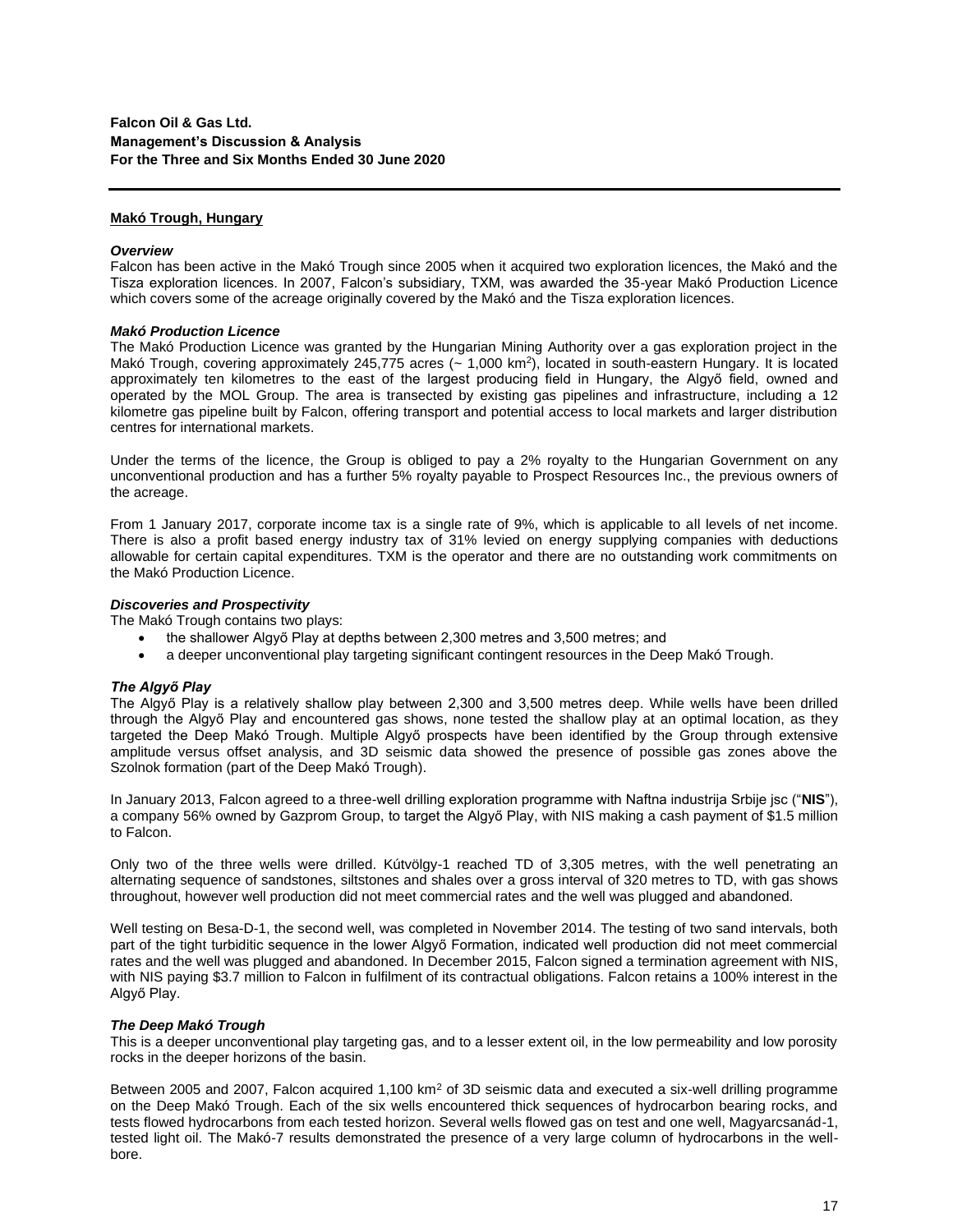## *Current activity*

Falcon continues to review its operations in Hungary, evaluating all options available to the Group to deliver shareholder value. The Group maintains its 100% interest in the Máko Trough.

## **Alberta, Canada**

For the period ended 30 June 2020, Falcon earned \$2,000 (2019: \$3,000) in revenue from its Alberta, non-operating working interests (the "**Hackett Interest**"). Falcon's Alberta interests are in three producing and one shut-in, natural gas wells. Falcon does not anticipate further exploration or development of these wells, nor are further material revenue and costs expected.

**[This part of the page was left blank intentionally]**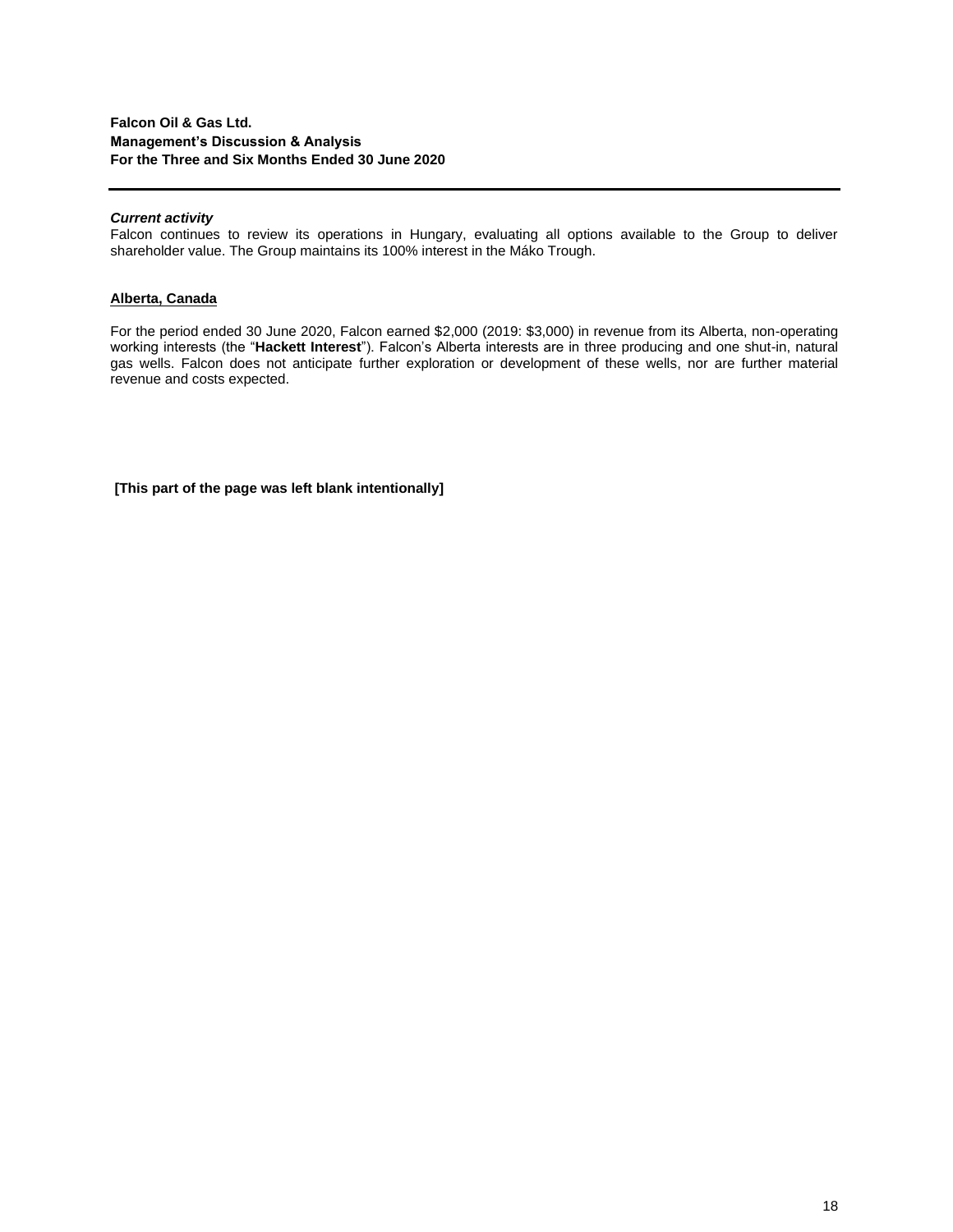### **RESULTS OF OPERATIONS**

This review of the results of operations should be read in conjunction with the unaudited unreviewed interim condensed consolidated financial statements for the three and six months ended 30 June 2020 and 2019 and, the audited consolidated financial statements for the year ended 31 December 2019 and 2018.

### *Management's Discussion and Analysis of financial condition and results of operations for the three months ended 30 June 2020 as compared to the three months ended 30 June 2019.*

The Company reported a net income of \$0.2 million for the three months ended 30 June 2020 as compared to a net income of \$0.1 million for the three months ended 30 June 2019. Changes between 2020 and 2019 were as follows:

|                                          | Three months ended 30 June |        | <b>Changes</b> |                  |
|------------------------------------------|----------------------------|--------|----------------|------------------|
|                                          | 2020                       | 2019   |                |                  |
|                                          | \$'000                     | \$'000 | \$'000         | %                |
| <b>Revenue</b>                           |                            |        |                |                  |
| Oil and natural gas revenue              | 1                          | 1      |                | 0%               |
|                                          | 1                          | 1      |                | $\overline{0\%}$ |
| <b>Expenses</b>                          |                            |        |                |                  |
| Exploration and evaluation expenses      | (35)                       | (108)  | 73             | $-68%$           |
| Production and operating expenses        | (3)                        | (3)    |                | 0%               |
| General and administrative expenses      | (597)                      | (443)  | (154)          | 35%              |
| Foreign exchange gain                    | 17                         | 24     | (7)            | $-29%$           |
|                                          | (618)                      | (530)  | (88)           | 17%              |
| <b>Results from operating activities</b> | (617)                      | (529)  | (88)           | 17%              |
| Fair value gain - outstanding warrant    |                            | 570    | (570)          | $-100%$          |
| <b>Finance income</b>                    |                            |        |                |                  |
| Interest income on bank deposits         | 1                          | 35     | (34)           | $-97%$           |
| Accretion of decommission provisions     | (58)                       | (56)   | (2)            | 4%               |
| Net foreign exchange gain                | 873                        | 109    | 764            | 701%             |
|                                          | 816                        | 88     | 728            | 827%             |
| Income and comprehensive income          | 199                        | 129    | 70             | 54%              |

| Equity holders of the company   | 183 |     | 56 | 44%  |
|---------------------------------|-----|-----|----|------|
| Non-controlling interest        |     |     | 14 | 700% |
| Income and comprehensive income | 199 | 129 |    | 54%  |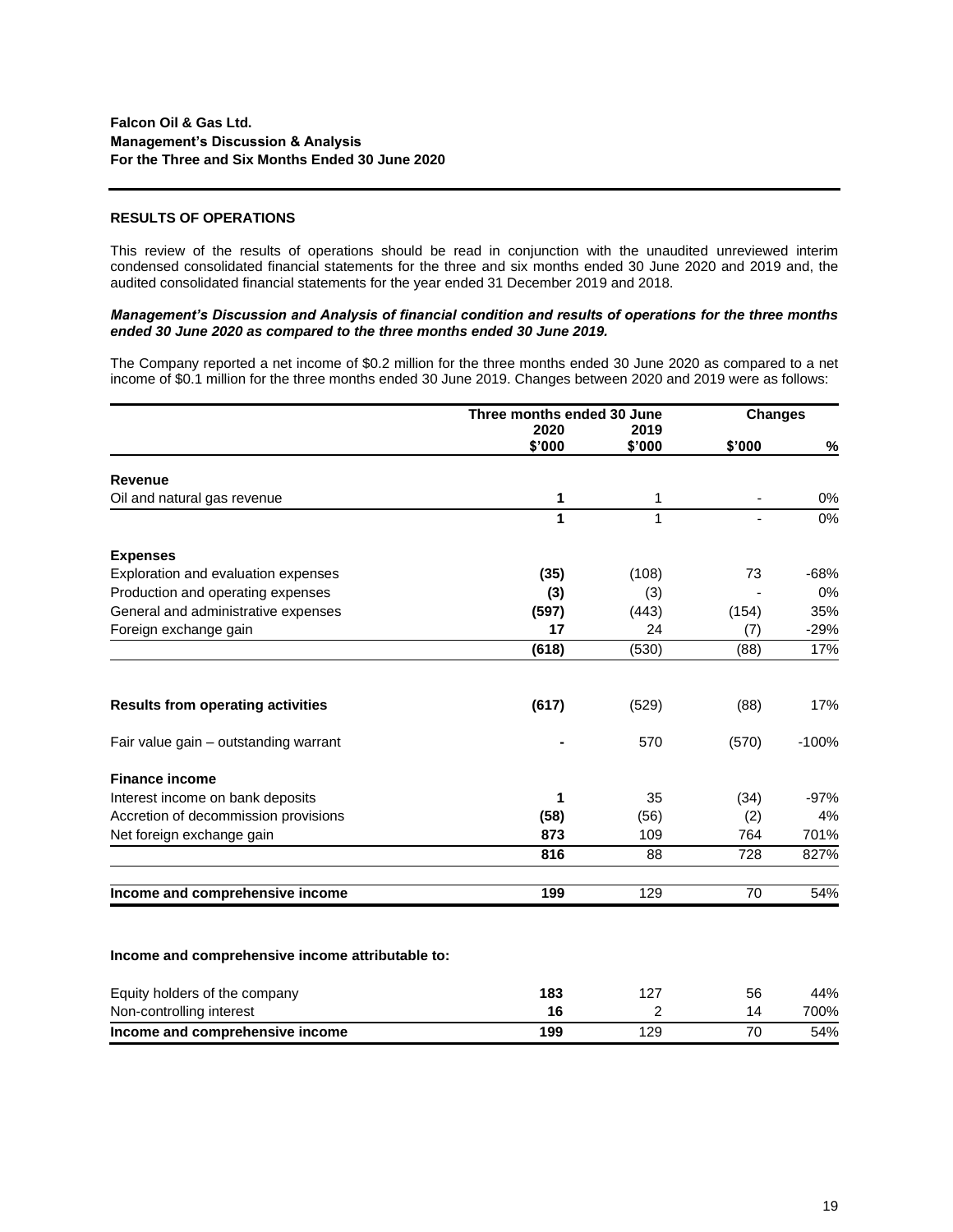### *Oil and natural gas revenue*

Oil and natural gas revenue of \$1,000 (2019: \$1,000) consists of the sale of natural gas from the Hackett Interest in Alberta, Canada. The Company has not yet realised significant revenue from its planned operations elsewhere.

| <b>Exploration and evaluation expenses</b>   |                            |        |        |      |  |
|----------------------------------------------|----------------------------|--------|--------|------|--|
|                                              | Three months ended 30 June |        | Change |      |  |
|                                              | 2020                       |        | 2019   |      |  |
|                                              | \$'000                     | \$'000 | \$'000 | %    |  |
| Consulting, legal and other associated costs | (8)                        | (50)   | 42     | -84% |  |
| Well related costs                           | (27)                       | (58)   | 31     | -53% |  |
|                                              | (35)                       | (108)  | 73     | -68% |  |

Exploration and evaluation expenses relate to maintenance and landowner costs in maintaining and safeguarding the Company's Hungarian wells along with exploration costs associated with the Company's TCP in South Africa. Costs have decreased period on period, in 2019 maintenance work was undertaken on the Hungarian wells and there were legal fees incurred relating to South African, there were no similar fees in 2020.

## *General and administrative expenses*

|                                 | Three months ended 30 June<br>2020<br>2019 |        | Change |         |
|---------------------------------|--------------------------------------------|--------|--------|---------|
|                                 | \$'000                                     | \$'000 | \$'000 | %       |
| Accounting and audit fees       | (35)                                       | (29)   | (6)    | 21%     |
| Consulting fees                 | (7)                                        | (12)   | 5      | $-42%$  |
| Legal fees                      | (4)                                        | 20     | (24)   | $-120%$ |
| Investor relations              | (33)                                       | (67)   | 34     | $-51%$  |
| Office and administrative costs | (53)                                       | (53)   |        | 0%      |
| Payroll and related costs       | (414)                                      | (208)  | (206)  | 99%     |
| Directors' fees                 | (50)                                       | (50)   |        | 0%      |
| Travel and promotion            | (1)                                        | (44)   | 43     | $-98%$  |
|                                 | (597)                                      | (443)  | (154)  | 35%     |

General and administrative expenses increased to \$0.6 million in 2020 from \$0.44 million in 2019. Changes include the following:

- Accounting and audit fees: Costs have increased marginally period on period due to foreign exchange fluctuations, management continues its on-going attention to cost containment.
- Consulting and legal fees: The overall increase is due to a once off reclassification in 2019 that resulted in a credit balance to the account.
- Investor relations: One of the main focuses of the Group's management is to actively engage with its shareholders and investors. The decrease for the three months ended 30 June 2020 in comparison with same period in 2019 relates to the appointment of Cenkos as NOMAD and sole broker to Falcon, thus reducing costs
- Office and administrative expenses have remained constant period on period due to managements on going attention to cost containment.
- Travel and promotion reduced period on period due to travel restrictions imposed by COVID-19.

#### *Foreign exchange gain*

The foreign exchange gain recorded in operating expenses for the three months ended 30 June 2020 is attributed to favourable movements to the US Dollar since 30 March 2020. There were similar favourable movements to the US Dollar in the same three-month period in 2019.

#### *Fair value gain – outstanding warrant*

There is no fair value gain or loss for the three months ended 30 June 2020, the warrant was not exercised and expired in January 2020 with a realised gain recognised at 31 March 2020. The primary factor associated with the June 2019 fair value gain was Falcon's share price (as quoted on the TSX-V), which decreased from CDN30.5 cents at 31 March 2019 to CDN21.5 cents at 30 June 2019, resulting in a gain period on period.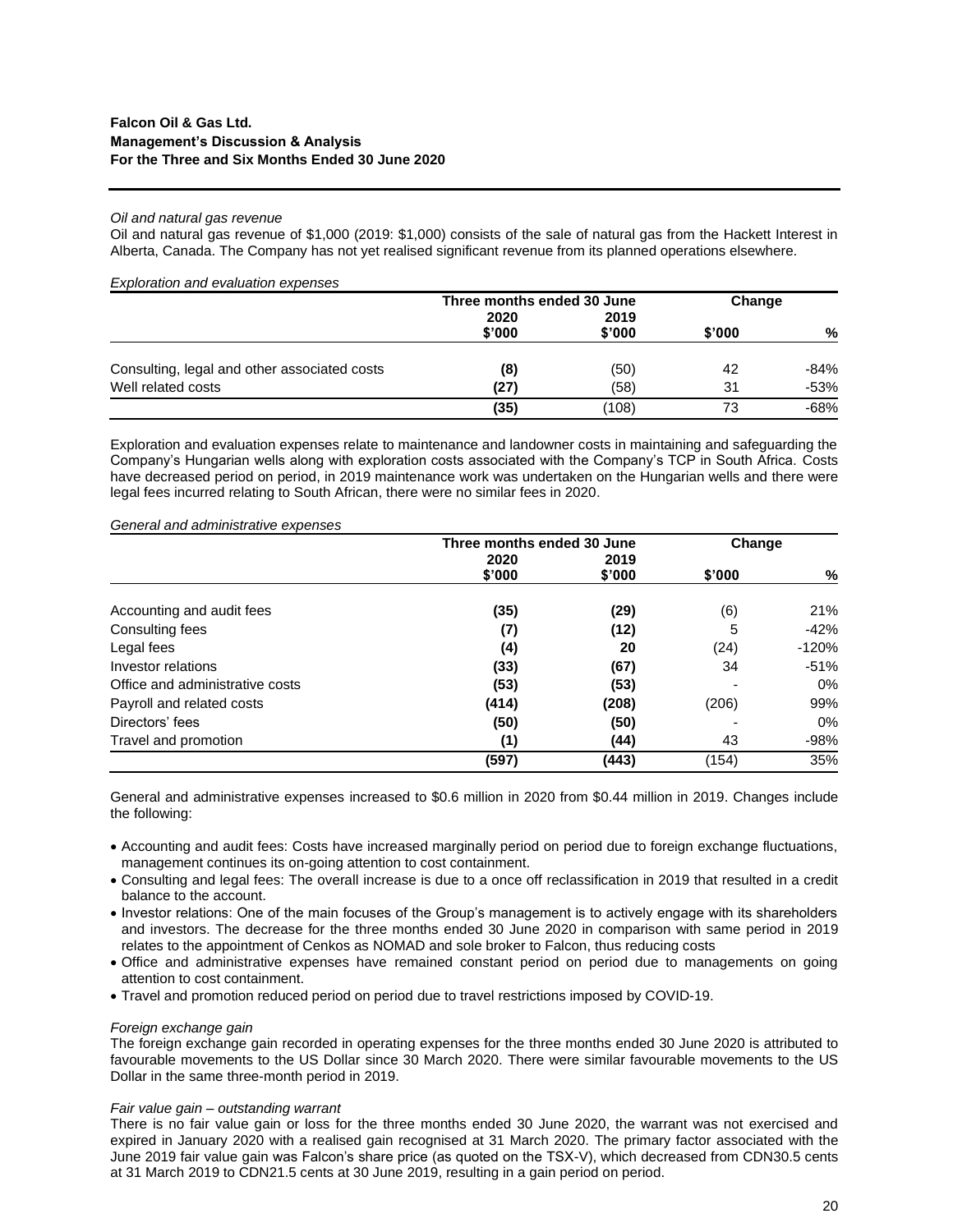#### *Finance income*

The overall movement in finance income period on period relates to foreign exchange gains and favourable movements to the US Dollar for the three months period to 30 June 2020.

#### *Gain attributable to non-controlling interest*

The amounts reflected in 2020 and 2019 represent Falcon Australia's gain attributable to shareholders other than Falcon.

### **Cash flow**

|                                                          | Three months ended 30 June |        |
|----------------------------------------------------------|----------------------------|--------|
|                                                          | 2020                       | 2019   |
|                                                          | \$'000                     | \$'000 |
| Net cash used in operating activities                    | (522)                      | (373)  |
| Net cash generated from financing activities             |                            | 8,433  |
| Net cash (used in) / generated from investing activities | (11)                       | 24     |
| Change in cash and cash equivalents                      | (533)                      | 8,084  |
| Effect of exchange rates on cash & cash equivalents      | 808                        | (57)   |
| Cash and cash equivalents at beginning of period         | 11.540                     | 6,438  |
| Cash and cash equivalents at end of period               | 11,815                     | 14,465 |

Cash and cash equivalents have decreased by \$2.7 million to \$11.8 million in 2020 from \$14.5 million in 2019. The main changes quarter on quarter were as follows:

- Net cash used in operating activities: The increase is due to the timing of payments and operational costs including payroll costs in 2020.
- Net cash generated from financing activities: 2019 total relates to the raising of equity in the period, there was no similar activity in 2020.
- Net cash (used in) / generated from investing activities: 2019 movement solely relates to interest received on cash on deposit in the period while 2020 net cash used relates to costs associated with the exploration and evaluation asset.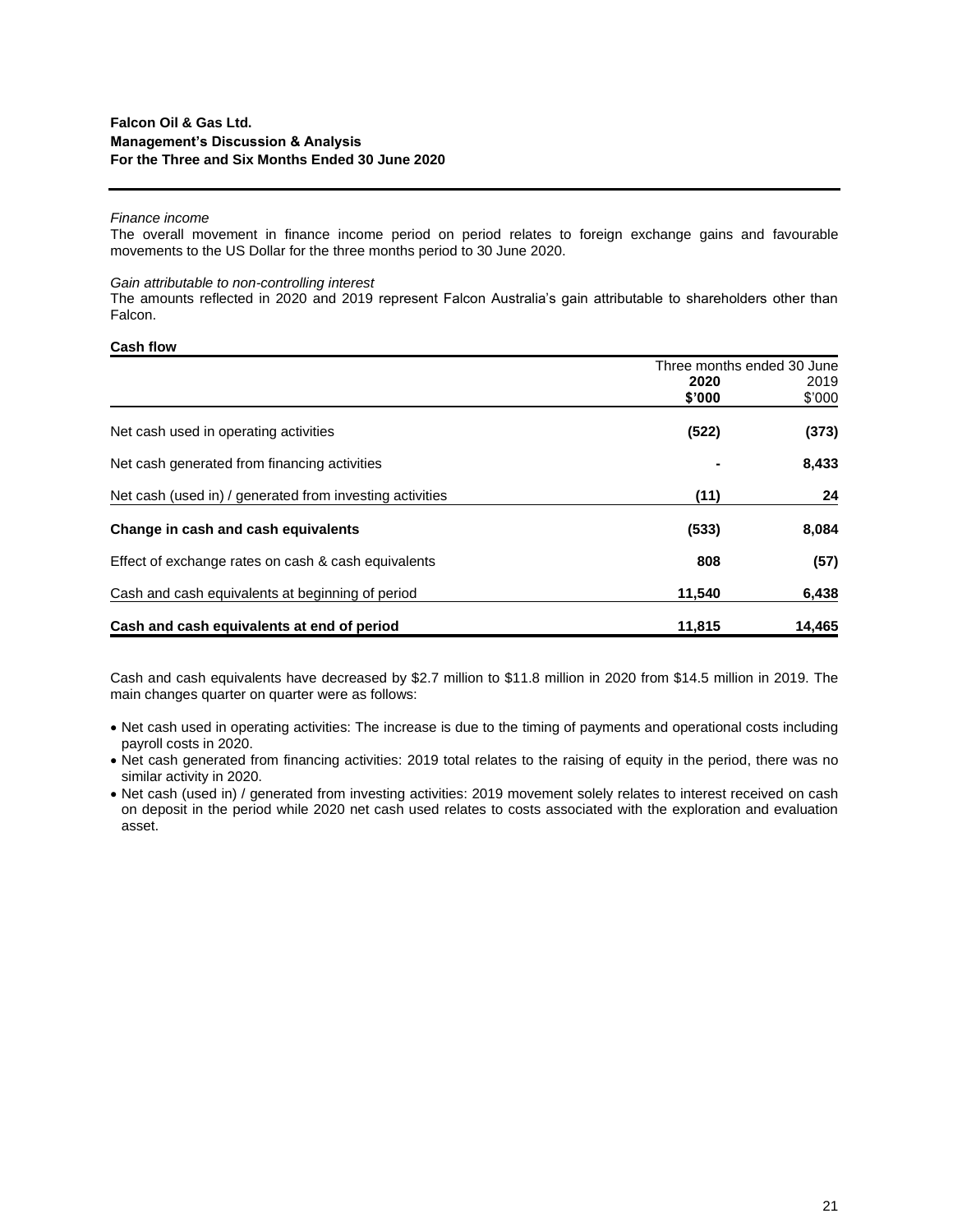### **RESULTS OF OPERATIONS**

This review of the results of operations should be read in conjunction with the unaudited unreviewed interim condensed consolidated financial statements for the three and six months ended 30 June 2020 and 2019 and, the audited consolidated financial statements for the year ended 31 December 2019 and 2018.

### *Management's Discussion and Analysis of financial condition and results of operations for the six months ended 30 June 2020 as compared to the six months ended 30 June 2019.*

The Company reported a net loss of \$1.2 million for the six months ended 30 June 2020 as compared to a net loss of \$0.9 million for the six months ended 30 June 2019. Changes between 2020 and 2019 were as follows:

|                                          | Six months ended 30 June |         | <b>Changes</b> |         |
|------------------------------------------|--------------------------|---------|----------------|---------|
|                                          | 2020                     | 2019    |                |         |
|                                          | \$'000                   | \$'000  | \$'000         | $\%$    |
| <b>Revenue</b>                           |                          |         |                |         |
| Oil and natural gas revenue              | $\mathbf 2$              | 3       | (1)            | $-33%$  |
|                                          | $\mathbf{2}$             | 3       | (1)            | $-33%$  |
| <b>Expenses</b>                          |                          |         |                |         |
| Exploration and evaluation expenses      | (73)                     | (149)   | 76             | $-51%$  |
| Production and operating expenses        | (5)                      | (6)     | 1              | $-17%$  |
| General and administrative expenses      | (1,000)                  | (902)   | (98)           | 11%     |
| Share based compensation                 |                          | (12)    | 12             | $-100%$ |
| Foreign exchange loss                    | (11)                     | (27)    | 16             | $-59%$  |
|                                          | (1,089)                  | (1,096) | $\overline{7}$ | $-1%$   |
| <b>Results from operating activities</b> | (1,087)                  | (1,093) | 6              | -1%     |
| Fair value gain - outstanding warrant    | 110                      | 103     | $\overline{7}$ | 7%      |
| Finance (expense) / income               |                          |         |                |         |
| Interest income on bank deposits         | 15                       | 70      | (55)           | -79%    |
| Accretion of decommission provisions     | (116)                    | (113)   | -3             | 3%      |
| Net foreign exchange (loss) / gain       | (163)                    | 117     | (280)          | $-239%$ |
|                                          | (264)                    | 74      | (338)          | $-457%$ |
| Loss and comprehensive loss              | (1, 241)                 | (916)   | (325)          | 35%     |

#### **Loss and comprehensive loss attributable to:**

| Equity holders of the company | (1, 238) | (917  | (321) | 35%     |
|-------------------------------|----------|-------|-------|---------|
| Non-controlling interest      | (3)      |       | (4    | $-400%$ |
| Loss and comprehensive loss   | (1,241)  | (916) | (325) | 35%     |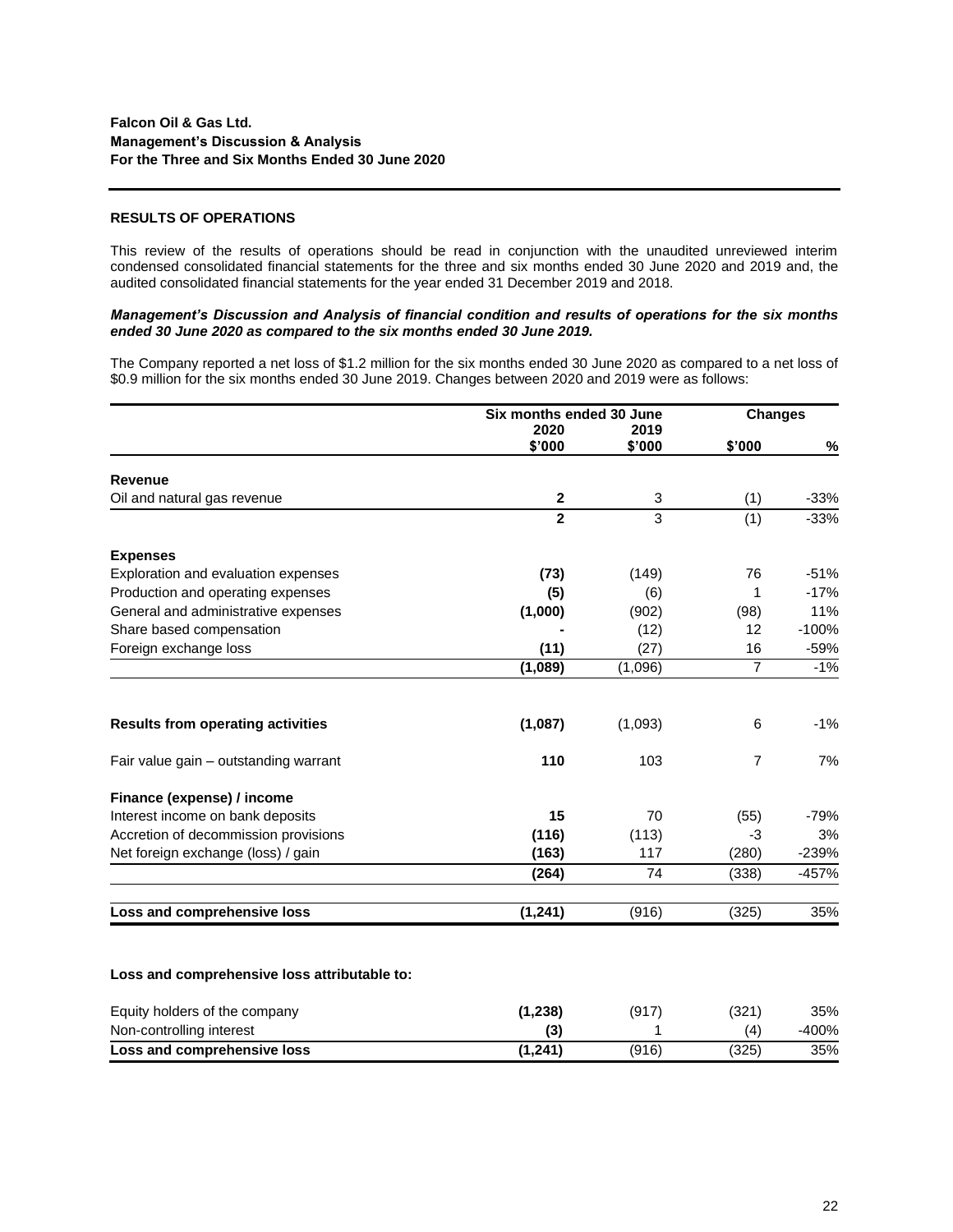### *Oil and natural gas revenue*

Oil and natural gas revenue of \$2,000 (2019: \$3,000) consists of the sale of natural gas from the Hackett Interest in Alberta, Canada. The Company has not yet realised significant revenue from its planned operations elsewhere.

| <b>Exploration and evaluation expenses</b>   |                          |        |        |        |
|----------------------------------------------|--------------------------|--------|--------|--------|
|                                              | Six months ended 30 June |        | Change |        |
|                                              | 2020                     | 2019   |        |        |
|                                              | \$'000                   | \$'000 | \$'000 | %      |
| Consulting, legal and other associated costs | (16)                     | (59)   | 43     | -73%   |
| Well related costs                           | (57)                     | (90)   | 33     | $-37%$ |
|                                              | (73)                     | (149)  | 76     | $-51%$ |

Exploration and evaluation expenses relate to maintenance and landowner costs in maintaining and safeguarding the Company's Hungarian wells along with exploration costs associated with the Company's TCP in South Africa. Costs have decreased period on period, in 2019 maintenance work was undertaken on the Hungarian wells and there were legal fees incurred relating to South African, there were no similar fees in 2020.

#### *General and administrative expenses*

|                                 | Six months ended 30 June |        | Change |        |
|---------------------------------|--------------------------|--------|--------|--------|
|                                 | 2020                     | 2019   |        |        |
|                                 | \$'000                   | \$'000 | \$'000 | %      |
| Accounting and audit fees       | (63)                     | (60)   | (3)    | 5%     |
| Consulting fees                 | (20)                     | (23)   | 3      | $-13%$ |
| Legal fees                      | (11)                     | (7)    | (4)    | 57%    |
| Investor relations              | (67)                     | (132)  | 65     | $-49%$ |
| Office and administrative costs | (106)                    | (113)  |        | $-6%$  |
| Payroll and related costs       | (630)                    | (409)  | (221)  | 54%    |
| Directors' fees                 | (100)                    | (101)  |        | $-1%$  |
| Travel and promotion            | (3)                      | (57)   | 54     | $-95%$ |
|                                 | (1,000)                  | (902)  | (98)   | 11%    |

General and administrative expenses increased to \$1 million in 2020 from \$0.9 million in 2019. Changes include the following:

- Accounting and audit fees: Costs have increased marginally period on period due to foreign exchange fluctuations, management continues its on-going attention to cost containment.
- Consulting and legal fees: The overall decrease is due management's on-going attention to cost containment.
- Investor relations: One of the main focuses of the Group's management is to actively engage with its shareholders and investors. The decrease for the six months ended 30 June 2020 in comparison with same period in 2019 relates to Cenkos's appointment as NOMAD and sole broker.
- Office and administrative expenses have decreased in the period due to a reduction in filing fees with the relevant stock exchanges and reduced office and administrative costs in Hungary.
- Travel and promotion reduced period on period due to travel restrictions imposed by COVID-19. Certain levels of travel and promotion costs are due to the international geography of the Group's assets and investor base.

#### *Share based compensation*

There was no share based compensation expense incurred in the six months ended 30 June 2020 compared to the same six months in 2019. The charge for 2019 relates to the granting of 6 million options in February 2017, one third of which vested immediately with an additional one third vesting on each subsequent anniversary until they are fully vested in February 2019. There have been no stock options grants since 2017.

#### *Foreign exchange loss / (gain)*

The foreign exchange loss recorded in operating expenses for the six months ended 30 June 2020 and the same period in 2019 is attributed to unfavourable movements to the US Dollar since 31 December 2019. There were also unfavourable movements in the six-month period from 31 December 2018 to 30 June 2019.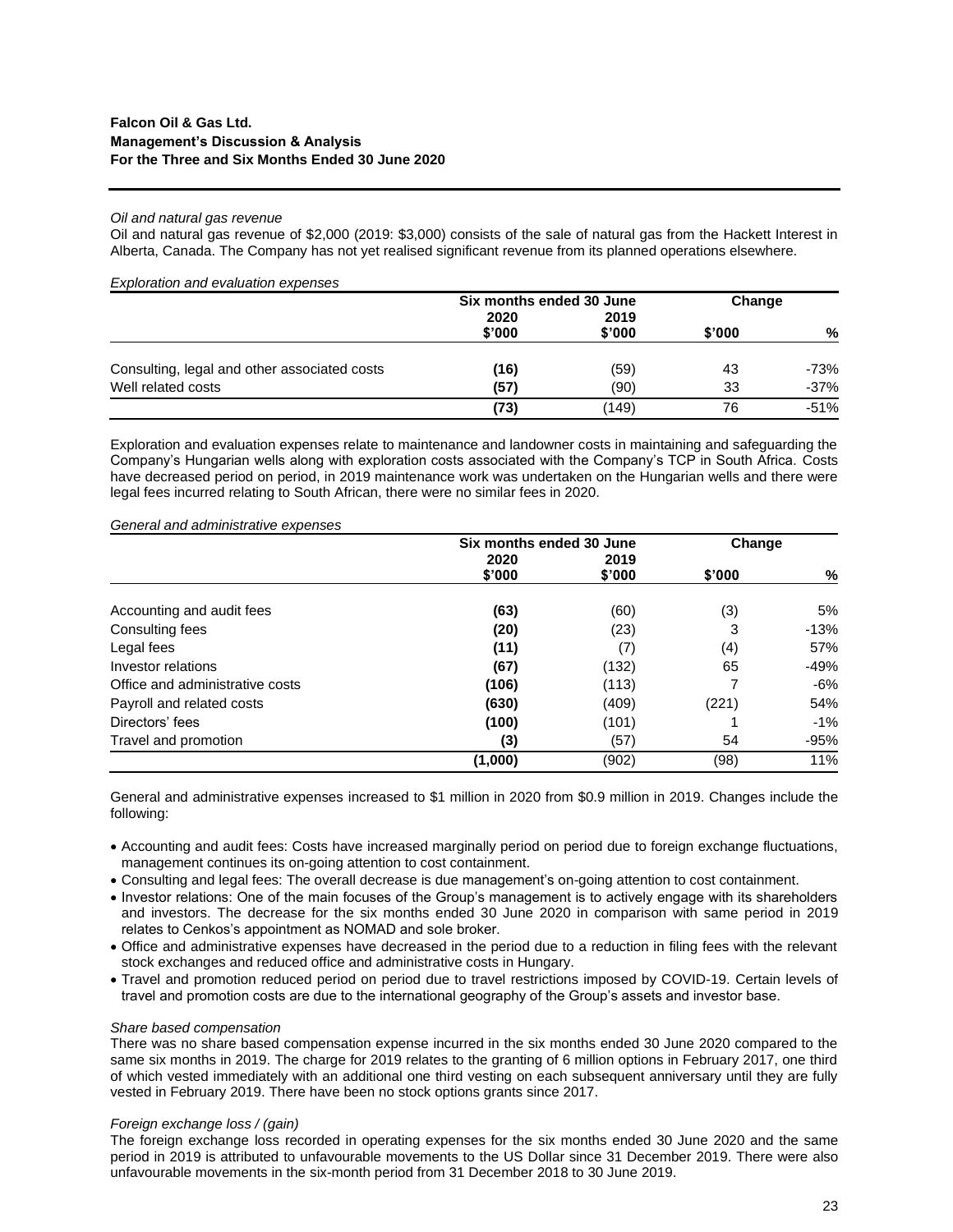### *Fair value gain – outstanding warrant*

There is a fair value gain for the six months ended 30 June 2020, the warrant was not exercised and expired in January 2020 and hence the realised gain recognised at 30 June 2020. The primary factor associated with the June 2019 fair value loss was Falcon's share price (as quoted on the TSX-V), which decreased from CDN22.0 cents at 31 December 2018 to CDN21.5 cents at 30 June 2019, resulting in the recorded fair value gain for the six-month period to 30 June 2019.

### *Finance (expense) / income*

The 2020 expense for the six months ended 30 June 2020 is attributable to foreign exchange losses due to unfavourable movements to the US dollar coupled with decreased interest income for the period relative to the same period in 2019 where there were favourable movements to the US Dollar.

### *(Loss) / gain attributable to non-controlling interest*

The amounts reflected in 2020 represent Falcon Australia's loss attributable to shareholders other than Falcon whereas in 2019 there was a gain.

#### **Cash flow**

|                                                          | Six months ended 30 June |        |
|----------------------------------------------------------|--------------------------|--------|
|                                                          | 2020                     | 2019   |
|                                                          | \$'000                   | \$'000 |
| Net cash used in operating activities                    | (993)                    | (943)  |
| Net cash generated from financing activities             |                          | 8,433  |
| Net cash (used in) / generated from investing activities | (33)                     | 56     |
| Change in cash and cash equivalents                      | (1,026)                  | 7,546  |
| Effect of exchange rates on cash & cash equivalents      | (225)                    | (48)   |
| Cash and cash equivalents at beginning of period         | 13,066                   | 6,967  |
| Cash and cash equivalents at end of period               | 11.815                   | 14.465 |

Cash and cash equivalents have decreased by \$2.6 million to \$11.8 million in 2020 from \$14.5 million in 2019. The main changes period on period were as follows:

- Net cash used in operating activities: The increase is due to the timing of payments and operational costs for certain activities including payroll costs in 2020.
- Net cash generated from financing activities: 2019 total relates to the raising of equity in the period (further details included on page 29), while there was no corresponding activity in 2020.
- Net cash (used in) / generated from investing activities: 2019 movement relates solely to interest received in the period while 2020 relates to interest income netted against costs related to the exploration and evaluation asset.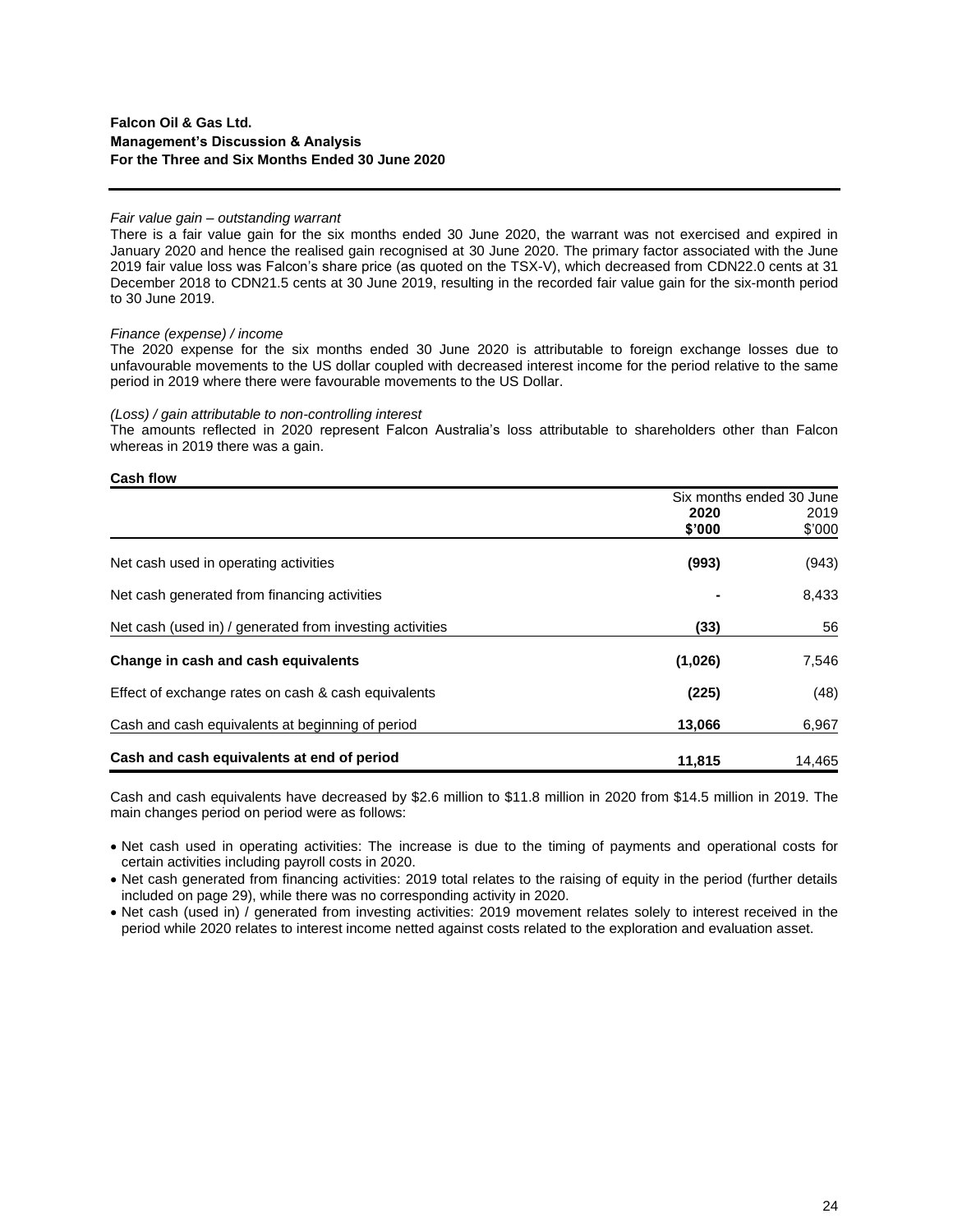### **SUMMARY OF QUARTERLY RESULTS**

The following is a summary of the eight most recently completed quarters:

(In thousands of \$ unless otherwise stated)

| As of:                                                 | 30 September<br>2019 | 31 December<br>2019 | 31 March<br>2020 | 30 June<br>2020 |
|--------------------------------------------------------|----------------------|---------------------|------------------|-----------------|
| Total assets                                           | 55,742               | 55,725              | 54,157           | 54,460          |
| Exploration and evaluation assets                      | 40,220               | 40,246              | 40,282           | 40,294          |
| Working capital                                        | 12,503               | 12,415              | 11,060           | 11,264          |
| Total shareholders' equity                             | 43.966               | 43,902              | 42.481           | 42,664          |
| For the three months ended:                            | 30 September         | 31 December         | 31 March         | 30 June         |
|                                                        | 2019                 | 2019                | 2020             | 2020            |
| Revenue                                                |                      |                     |                  |                 |
| (Loss) / income                                        | (764)                | (59)                | (1,440)          | 199             |
| (Loss) / income attributable to common<br>shareholders | (758)                | (64)                | (1, 421)         | 183             |
| (Loss) / income per share-basic and<br>diluted (cent)  | (0.001)              | (0.000)             | (0.001)          | 0.001           |
| As of:                                                 | 30 September         | 31 December         | 31 March         | 30 June         |
|                                                        | 2018                 | 2018                | 2019             | 2019            |
| Total assets                                           | 49,704               | 49,099              | 48,634           | 56,626          |
| Exploration and evaluation assets                      | 39,706               | 39,705              | 39,707           | 39,719          |
| Working capital                                        | 6,008                | 5,966               | 5,035            | 13,610          |
| Total shareholders' equity                             | 37,313               | 37,196              | 36,164           | 44,724          |
| For the three months ended:                            | 30 September<br>2018 | 31 December<br>2018 | 31 March<br>2019 | 30 June<br>2019 |
|                                                        |                      | 12                  | 2                | 1               |
| Revenue<br>Loss                                        | (94)                 | (139)               | (1,045)          | 129             |
| Loss attributable to common shareholders               | (94)                 | (139)               | (1,044)          | 127             |
| Loss per share-basic and diluted (cent)                | (0.000)              | (0.000)             | (0.001)          | 0.000           |

The Group is an exploration company with limited revenue which is not material. The Group's loss and loss per share relate to the Group's operations during a particular period and are not seasonal in nature.

**Quarter 3 - 4 2018**: Exploration and evaluation ("**E&E**") expenses continued to decrease period on period due to the continued focus on managing costs by the Group.

General and administrative ("**G&A**") expenses increased due to higher filing fees due to the improved market capitalisation of the Group throughout 2017 driven by the positive news relating to the Group's Australian E&E asset, further increases related to investor related expenses with the appointment of RBC Capital Markets as joint broker.

There was a decrease in the share based compensation expense relative to 2017 due to the vesting schedule of the stock options granted in previous years. There were no grants of stock options during 2018.

There were fair value gains on the outstanding warrants for Q2, Q3 and Q4 of \$283k, \$414k and \$443k respectively, due to movement in the share price during the year.

#### **Quarter 1 2019**

E&E expenses remained consistent period on period due to the continued focus on managing costs by the Group.

G&A expenses decreased due to reduced payroll costs for the period relative to the same three months of 2018. This decrease was offset by increased investor related expenses with the appointment of Cenkos as joint broker in the latter part of 2018, along with increased legal fees.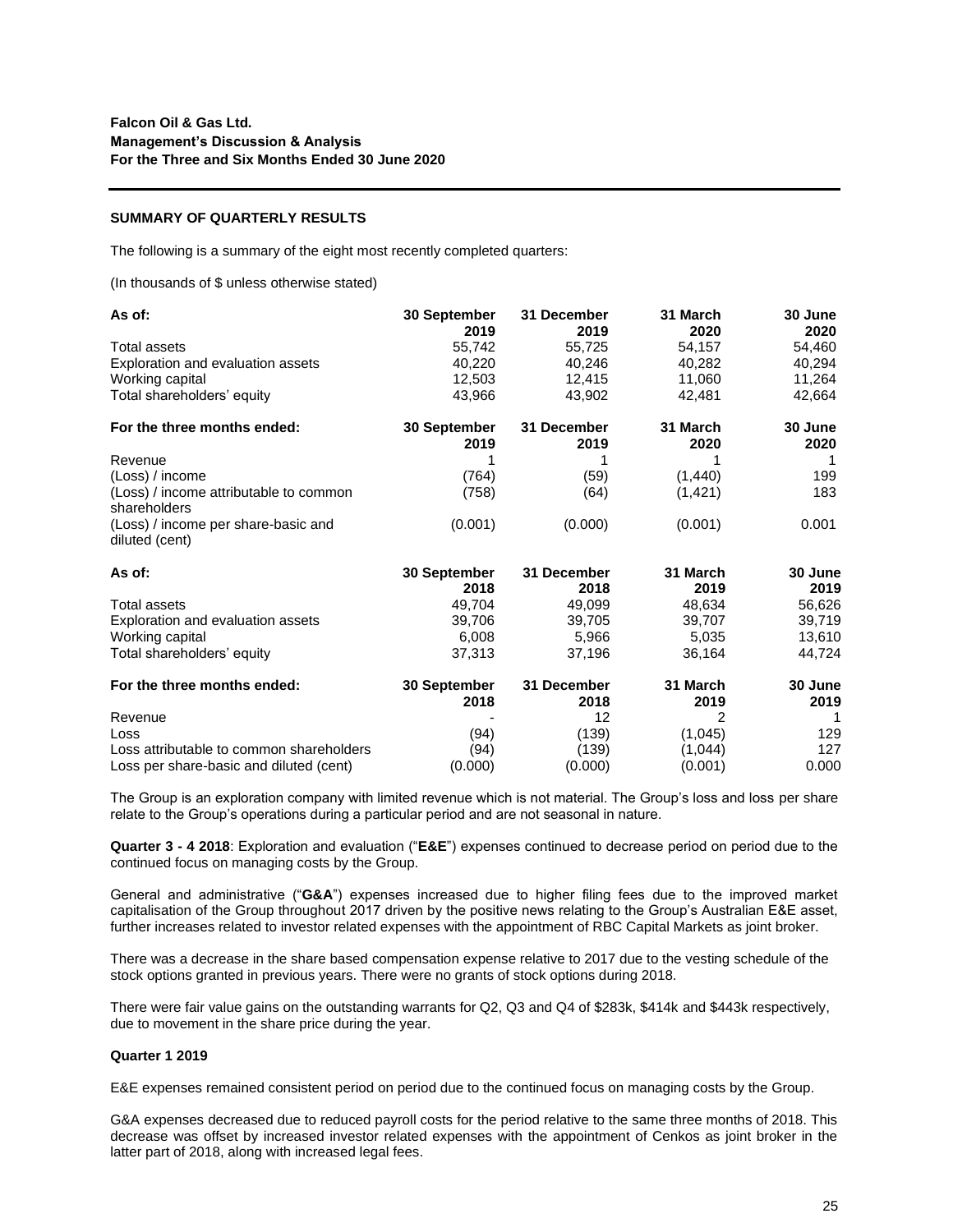Share-based compensation expenses decreased relative to 2018, due to the vesting schedule of the stock options granted in previous years.

There was a fair value loss on the outstanding warrants due to favourable movement in the share price during the period.

### **Quarter 2 2019**

E&E expenses increased due to maintenance work undertaken on the Hungarian wells and South African legal expenses.

There were foreign exchange gains due to favourable movements against the US Dollar.

The Group incurred a fair value gain on the outstanding warrants due to a decrease in the share price during the three-month period.

### **Quarter 3 2019**

There were foreign exchange losses due to unfavourable movements against the US Dollar.

Unfavourable movements in the share price during the period led to a fair value gain on the outstanding warrants.

## **Quarter 4 2019**

The main movements in quarter 4 2019 relative to the same period in 2018 related to foreign exchange, which saw gains due to favourable movements against the US dollar in the period. Other movements related to a gain on warrants, due to a reduction in the share price for the period.

#### **Quarter 1 2020**

G&A expenses decreased due to reduced investor relation expenses given Cenkos is now Falcon's sole broker and NOMAD and there was reduced travel costs resulting from restrictions imposed by COVID-19.

There was a fair value gain on the warrant given it was not exercised and expired in January 2020.

There were foreign exchange losses due to unfavourable movements against the US Dollar.

#### **Quarter 2 2020**

E&E assets decreased relative to the same period in 2019 due to once off maintenance costs related to Hungary and legal costs associated with South Africa, there were no similar costs in 2020.

G&A expenses increased in the period due to payroll related cost increases.

There were foreign exchange gains in the quarter due to favourable movements against the US Dollar.

For further details of 2020 updates please refer to the Beetaloo Sub-basin, Northern Territory, section of this document.

Generally, the Group's total assets, exploration and evaluation costs, working capital and total shareholders' equity fluctuate in proportion to one another unless the Group completes financing. On 17 May 2019 the Company completed a Placing and raised gross proceeds of c. £7 million (c.\$9 million) as detailed on page 29.

#### **[This part of the page was left blank intentionally]**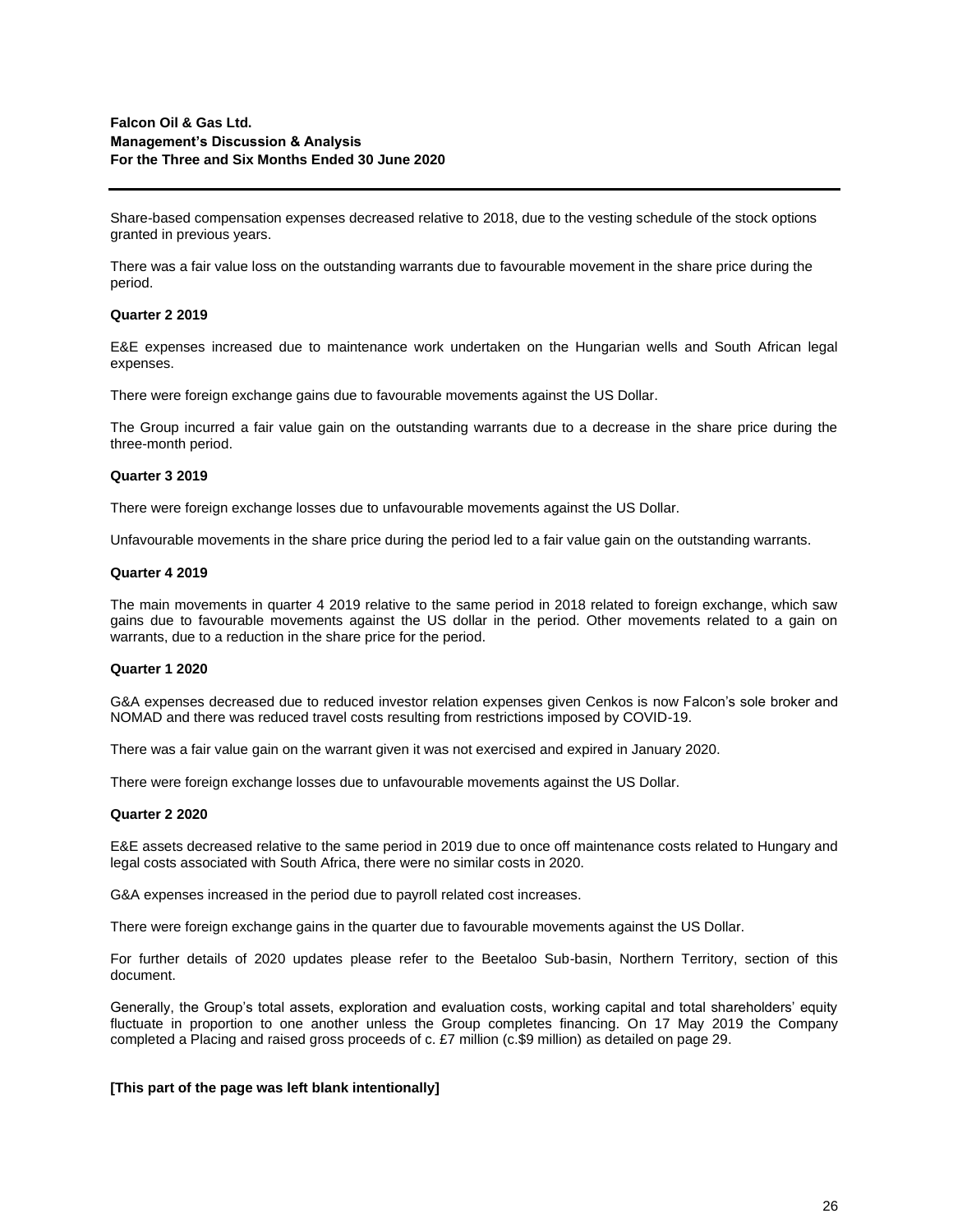## **LIQUIDITY AND CAPITAL RESOURCES**

#### *Going Concern*

For the year ended 31 December 2019, the Group incurred losses of \$1.7 million, had operating cash outflows of \$2.0 million, financing cash inflows of \$8.4 million and a retained deficit of \$393.3 million. For the six months ended 30 June 2020, the Group incurred losses of \$1.2 million, had operating cash outflows of \$1 million and had a retained deficit of \$394.6 million.

As at 30 June 2020 the Group had cash and cash on equivalents of \$11.8 million.

Having given due consideration to the cash requirements of the Group, the Board has a reasonable expectation that the Group will have adequate resources to continue in operational existence for a period of at least twelve months from the date of issue of the interim condensed consolidated financial statements for the three and six months ended 30 June 2020 and 2019. As noted on 26 March 2020 given the unprecedented circumstances brought about by COVID-19 the joint venture decided to temporarily pause activities to the latter half of 2020, which resulted in reduced project costs for a number of months. Furthermore, on 7 April 2020 it was announced that Falcon Australia had agreed to farm down 7.5% of its participating interest in the Exploration Permits, following the transaction, Falcon Australia holds a 22.5% participating interest. In consideration for the farm down Origin agreed to increase the gross cost cap of the work program by A\$150.5 million. The previous farm-in arrangement included a Stage 2 gross cost cap of A\$65.3 million and a Stage 3 gross cost cap of A\$48 million, or A\$113.3 million in total. Under the Agreements, the Stage 2 and Stage 3 gross cost caps will be combined and increased by A\$150.5 million to A\$263.8 million. Northern Territory government approval remains outstanding; however, management expects this will be received in due course. On 20 August 2020 it was announced that subject to COVID-19 related conditions, fracture stimulation of Kyalla 117 is expected to commence in Q3/Q4 2020 with extended production testing of the well to follow. Initial results from the production test are expected during Q4 2020 with final results expected by the end of Q1 2021. These results will inform the decision to either further evaluate this liquids-rich gas play or commence activities in the Velkerri liquids-rich gas play. For these reasons, the Board continues to adopt the going concern basis in preparing this financial information which assumes the Group will be able to meet its liabilities as they fall due for at least twelve months from the date of this document.

## *Working Capital*

Cash and cash on equivalents as at 30 June 2020 was \$11.8 million, with movement of \$1.2 million from \$13 million as at 31 December 2019. Working capital as at 30 June 2020 decreased to \$11.3 million from working capital of \$12.4 million as at 31 December 2019.

The decrease to cash and cash equivalents was predominately the result of cash used in operating activities of \$1 million.

## *Accounts Receivable*

Current accounts receivable as at 30 June 2020 were \$0.1 million, which includes \$0.05 million receivable and prepayments of \$0.05 million.

#### *Accounts Payables and Accrued Expenses*

Accounts payable and accrued expenses as at 30 June 2020 were \$0.6 million which includes \$0.1 million for accounts payable and \$0.6 million accrued expenditures.

## *Capital Expenditures*

For the period ended 30 June 2020 the following expenditure commitments exist.

### *Australia - Beetaloo Sub-Basin, Northern Territory, Australia*

The Group planned a 9 well drilling programme which commenced in 2015 with its farm-out partners. The details were as follows:

• Farminees to pay the full cost of completing the first five wells estimated at A\$64 million, funding any cost overruns.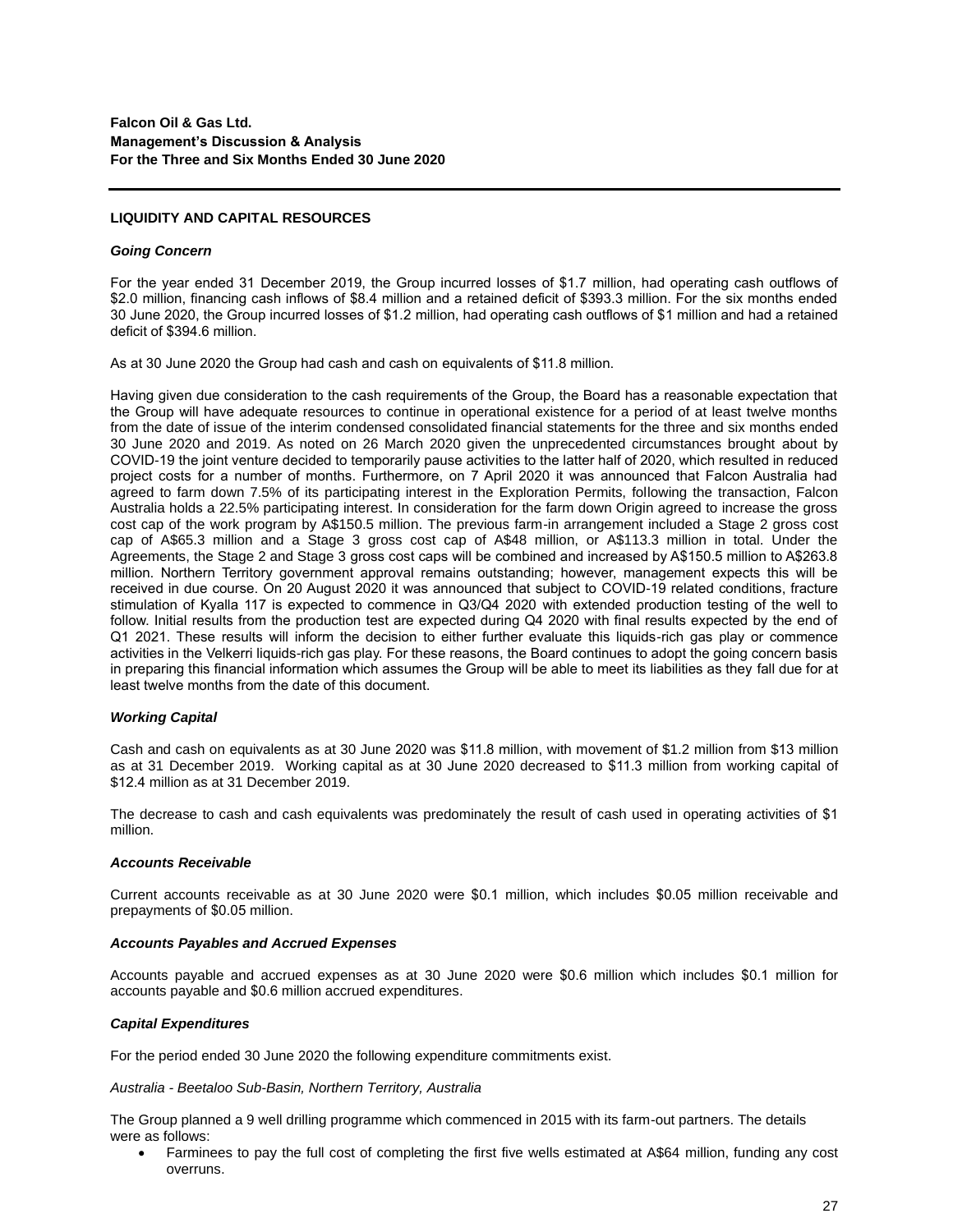- Farminees to pay the full cost of the next two horizontally fracture stimulated wells 90 day production tests and micro seismic with a capped expenditure of A\$53 million, any cost overrun funded by each party in proportion to their working interest.
- Farminees to pay the full cost of the final two horizontally fracture stimulated wells and 90 day production tests capped at A\$48 million, any cost overrun funded by each party in proportion to their working interest.

In August 2018 the Group agreed to amend the original farm-out agreement to deem Stage 1 of the exploration and appraisal drilling programme complete, thereby removing the requirement to fracture stimulate a vertical well and accelerate the programme into Stage 2 with a A\$15 million increase to the Stage 2 Cost Cap to approximately A\$65 million. Costs above the Cost Cap would need to be financed by the Group in accordance with their participating interest.

Originally the Group indicated that it expected the work on the first five wells to be completed in 2016, the next two horizontally fracture stimulated wells to be undertaken in 2017 and the final two horizontally fracture stimulated wells to be undertaken in 2018. The introduction of a moratorium on hydraulic fracturing delayed the completion of the drilling and exploration programme. In March 2018, the inquiry concluded its work with the publication of a Final Report and on 17 April 2018, the Northern Territory government announced they would be lifting the moratorium on hydraulic fracturing. Work recommenced in 2019, details are included on pages 13 to 15.

Drilling in Stage 2 of the work programme commenced in October 2019, with drilling of the Kyalla 117 N2-1H ST2 horizontal well completed in February 2020. On 26 March 2020 it was announced that given the unprecedented circumstances brought about by COVID-19 that the joint venture would temporarily pause activities with plans to resume in the latter half of 2020.

On 7 April 2020 it was announced that Falcon Australia had agreed to farm down 7.5% of its PI in the Exploration Permits, such that following the transactions, Falcon Australia holds a 22.5% PI. In consideration for the farm down Origin agreed to increase the gross cost cap of the work program by A\$150.5 million. The previous farm-in arrangement included a Stage 2 gross cost cap of A\$65.3 million and a Stage 3 gross cost cap of A\$48 million, or A\$113.3 million in total. Under the Agreements, the Stage 2 and Stage 3 gross cost caps will be combined and increased by A\$150.5 million to A\$263.8 million.

On 20 August 2020 Falcon announced that subject to COVID-19 related conditions, fracture stimulation of Kyalla 117 is expected to commence in Q3/Q4 2020 with extended production testing of the well to follow. Initial results from the production test are expected during Q4 2020 with final results expected by the end of Q1 2021. These results will inform the decision to either further evaluate this liquids-rich gas play or commence activities in the Velkerri liquidsrich gas play.

Construction of the Velkerri 76 well lease pad was completed in early December 2019 and environmental approval to drill and fracture stimulate the Velkerri Flank well was granted in late December 2019.

#### *South Africa - Karoo Basin, South Africa*

On granting of an approved exploration right in South Africa, the Group will be required to make a payment to the South African government of approximately \$0.7 million.

#### *Hungary - Makó Trough, Hungary*

As at 30 June 2020, the Group's cumulative expenditures for the Production License and Exploration Licenses, including the acquisition, seismic testing, drilling of exploratory wells, and initial testing and completion of wells, was approximately \$245 million.

The Group is not planning any independent technical operations in Hungary, and as such no material capital expenditures are expected.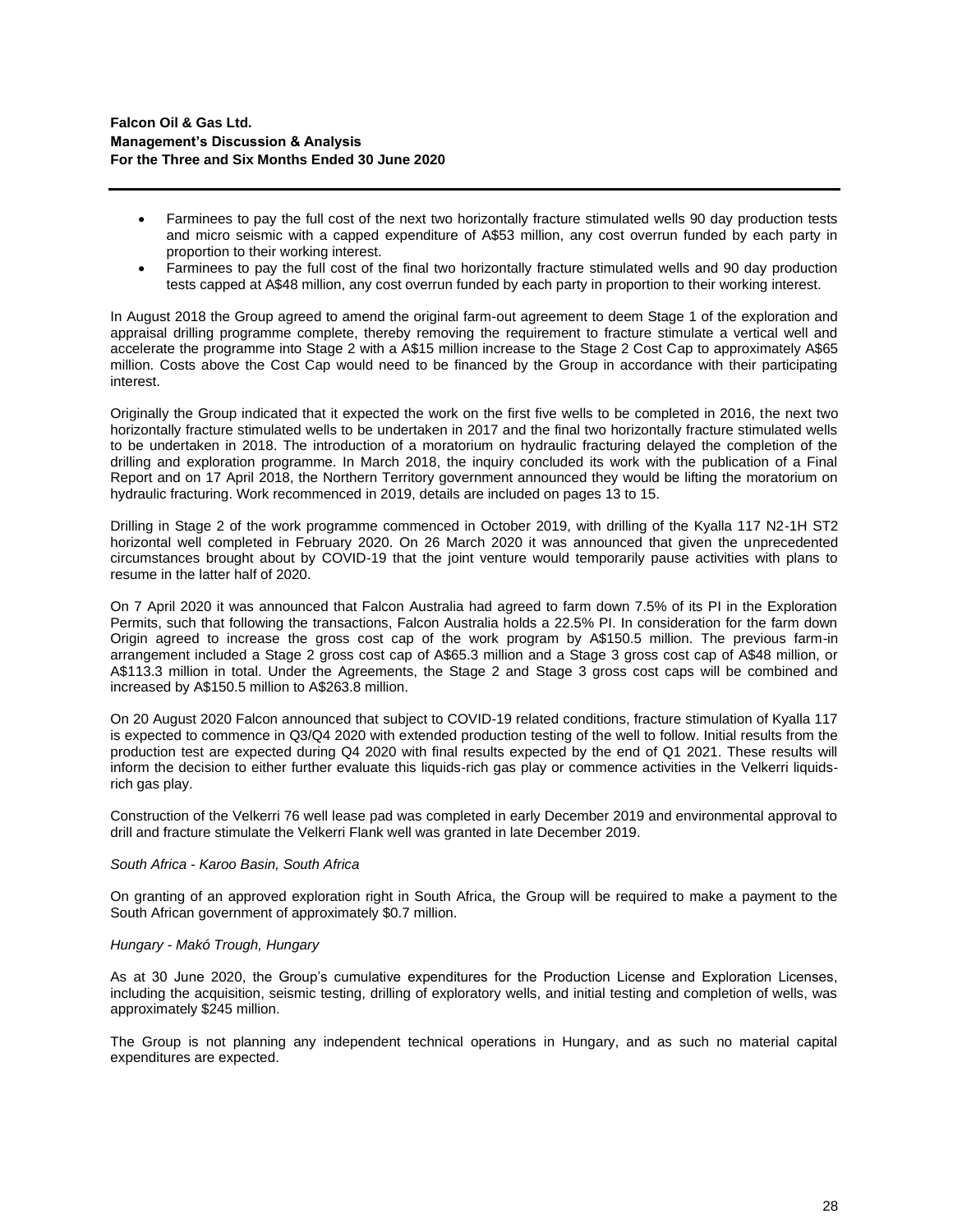## *Debt and Equity Capital*

The availability of debt and equity capital, and the price at which additional capital could be issued will be dependent upon the success of the Group's exploration activities, and upon the state of the capital markets generally.

On 17 May 2019 the Company completed a Placing and raised gross proceeds of c. £7 million (c.\$9 million), with Placees agreeing to subscribe for a total of 50,543,242 new Common Shares in Falcon at a Placing Price of £0.14 per Placing Share. The net proceeds of the Placing will primarily be used to fund Falcon's share of estimated capital expenditure in respect of the drilling and hydraulic fracture stimulation work programme in the Beetaloo Sub-basin, Australia.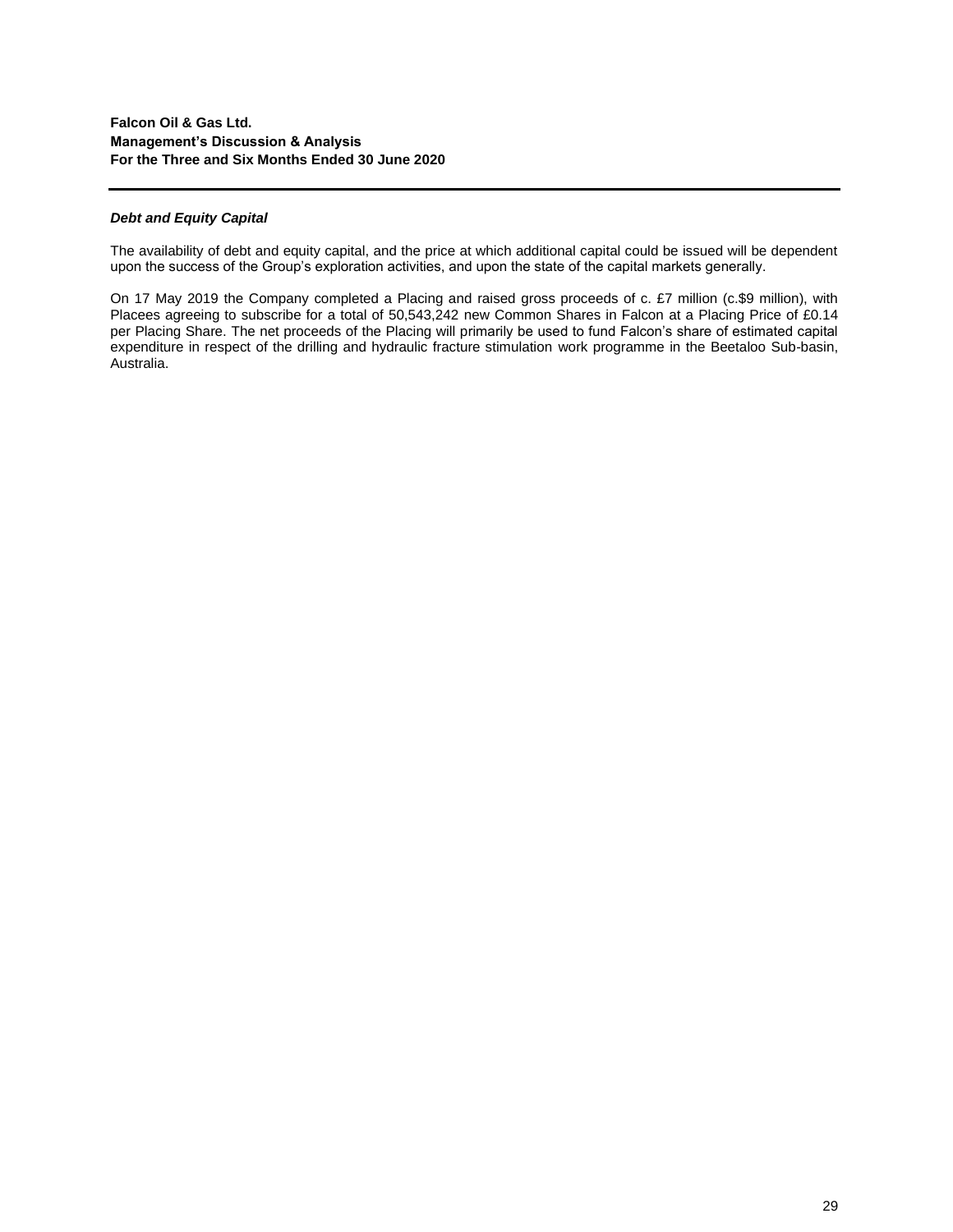## **DISCLOSURE OF OUTSTANDING SHARE DATA**

The following is a summary of the Company's outstanding share data as at 30 June 2020 and 27 August 2020:

| <b>Class of securities</b>  | 30 June 2020  | <b>27 August 2020</b> |
|-----------------------------|---------------|-----------------------|
| Common shares               | 981.847.425   | 981,847,425           |
| Stock options               | 35.333.334    | 35,333,334            |
| Fully diluted common shares | 1.017.180.759 | 1,017,180,759         |

## **LEGAL MATTERS**

The Company may, from time to time, be involved in various claims, lawsuits, disputes with third parties, or breach of contract incidental to the operations of its business. The Company is not currently involved in any claims, disputes, litigation or other actions with third parties which it believes could have a material adverse effect on its financial condition or results of operations.

## **TRANSACTION WITH NON - ARMS LENGTH PARTIES AND RELATED PARTY TRANSACTIONS**

The following are the related party transactions which occurred during the period:

### *Geoportal Plus Tanácsadó Bt.*

On 1 March 2018, *Geoportal Plus Tanácsadó Bt*. agreed the terms on which it would provide the geological services of Dr. Gábor Bada to TXM. It was paid a consultancy fee of \$15,725 for the period ended 30 June 2020 (2019: \$17,930).

## **OFF-BALANCE SHEET ARRANGEMENTS AND PROPOSED TRANSACTIONS**

The Company does not have any off-balance sheet arrangements, other than an office lease which is deemed immaterial and payments with regards overriding royalties as disclosed within section "Overriding Royalty Beetaloo Sub-basin exploration permits" on page 7. The Company has no proposed transactions.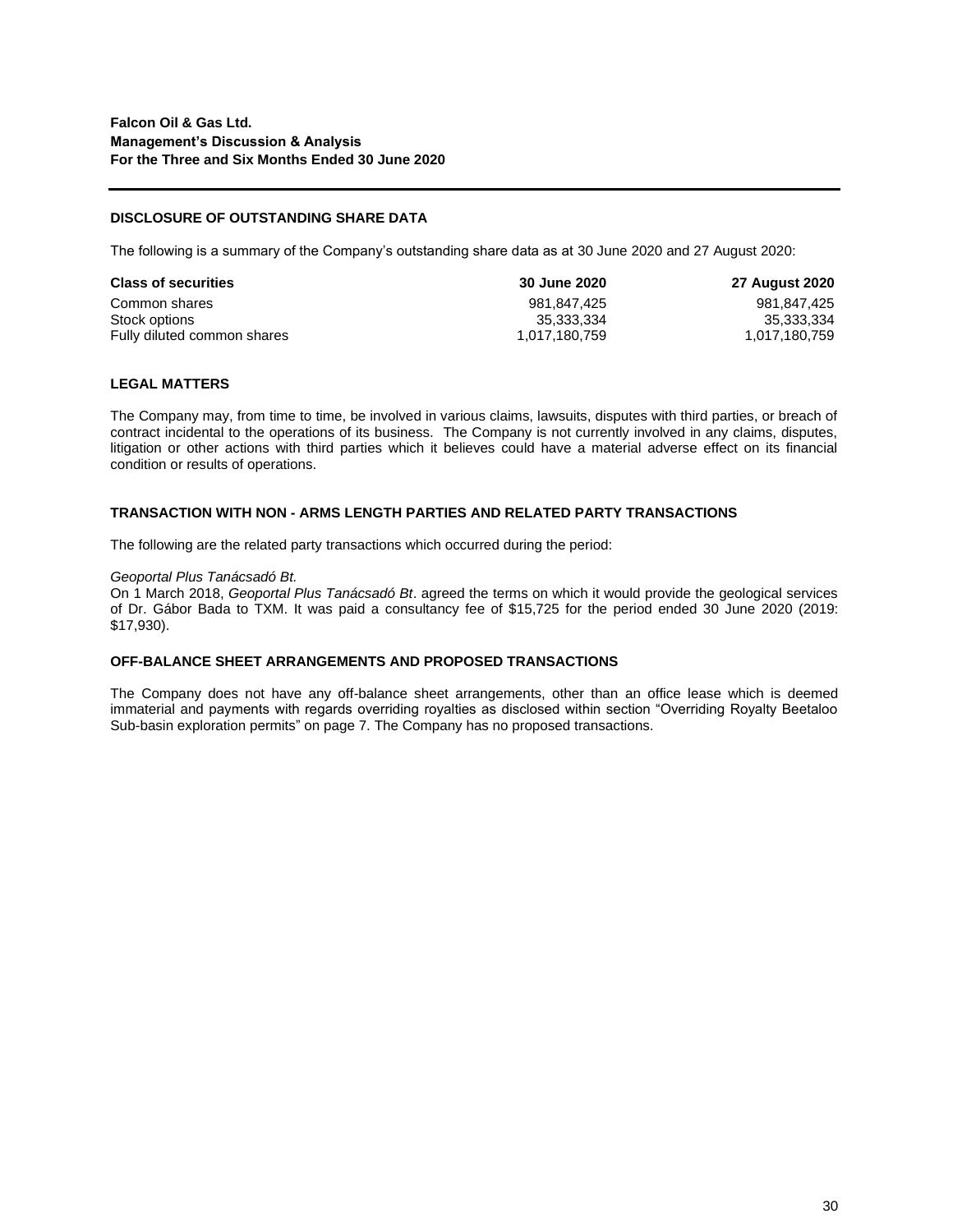### **FINANCIAL INSTRUMENTS AND OTHER INSTRUMENTS**

#### **Derivative financial instruments**

Derivatives (including embedded derivatives) are initially recognized at fair value of the date a derivative contract is entered into and subsequently re-measured at their fair value. The method of recognizing the resulting gain or loss depends on whether the derivative is designated as a hedging instrument, and if so, the nature of the item being hedged. The Group has not designated any derivatives as hedges as at 30 June 2020 or 31 December 2019. The Group's sole financial instrument is a warrant. The Group has not entered into any contract for "other instruments" during 2020. The Group has no "other instruments" as at 30 June 2020 or 31 December 2019.

#### **Warrants**

Warrants which do not meet the criteria to be classified as an equity instrument are classified at fair value through the statement of operations and comprehensive loss and are recorded on the statement of financial position at fair value. Transaction costs are recognized in the statement of operations and comprehensive loss as incurred.

The fair value of the warrant and the incentive stock options granted to employees is calculated using a Black Scholes option pricing model. Measurement inputs include share price on measurement date, exercise price of the instrument, expected volatility (based on weighted average historic volatility adjusted for changes expected due to publicly available information), weighted average expected life of the instruments (based on historical experience and general option holder behavior), expected dividends, and the risk-free interest rate (based on government bonds). A forfeiture rate is estimated on the grant date and is adjusted to reflect the actual number of incentive stock options that vest.

The composition of the derivative liabilities as at 30 June 2020 and 31 December 2019, and the changes therein for the periods then ended, are as follows:

|                                                    | Warrant<br>\$'000 |
|----------------------------------------------------|-------------------|
| At 1 January 2019                                  | 479               |
| Derivative gain - unrealised – outstanding warrant | (369)             |
| At 31 December 2019                                | 110               |
| Derivative gain realised - warrant                 | (110)             |
| At 30 June 2020                                    |                   |

The terms of the warrant were as follows:

| <b>Warrant issue</b> | Date of issue | Number of<br>common shares<br>issuable under<br>warrant | <b>Exercise</b><br><b>Price</b><br><b>CDNS</b> | <b>Proceeds from</b><br>warrant*<br><b>CDN\$'000</b> | Expiry date     |
|----------------------|---------------|---------------------------------------------------------|------------------------------------------------|------------------------------------------------------|-----------------|
| Warrant              | 13 July 2011  | 10,000,000                                              | 0.19                                           | 1.900                                                | 13 January 2020 |
| <b>Total</b>         |               | 10,000,000                                              |                                                | 1,900                                                |                 |

\*Proceeds from warrant were subject to the warrant holder exercising their warrant.

On 3 October 2017, Falcon announced the transfer of the warrant to acquire 10,000,000 common shares in the capital of Falcon by Hess Oil and Gas Holdings Inc. to Nicolas Mathys. The terms of the warrant remained unchanged, with an exercise price of CDN\$0.19 per share and an expiry date of 13 January 2020. The warrant was not exercised and expired on 13 January 2020.